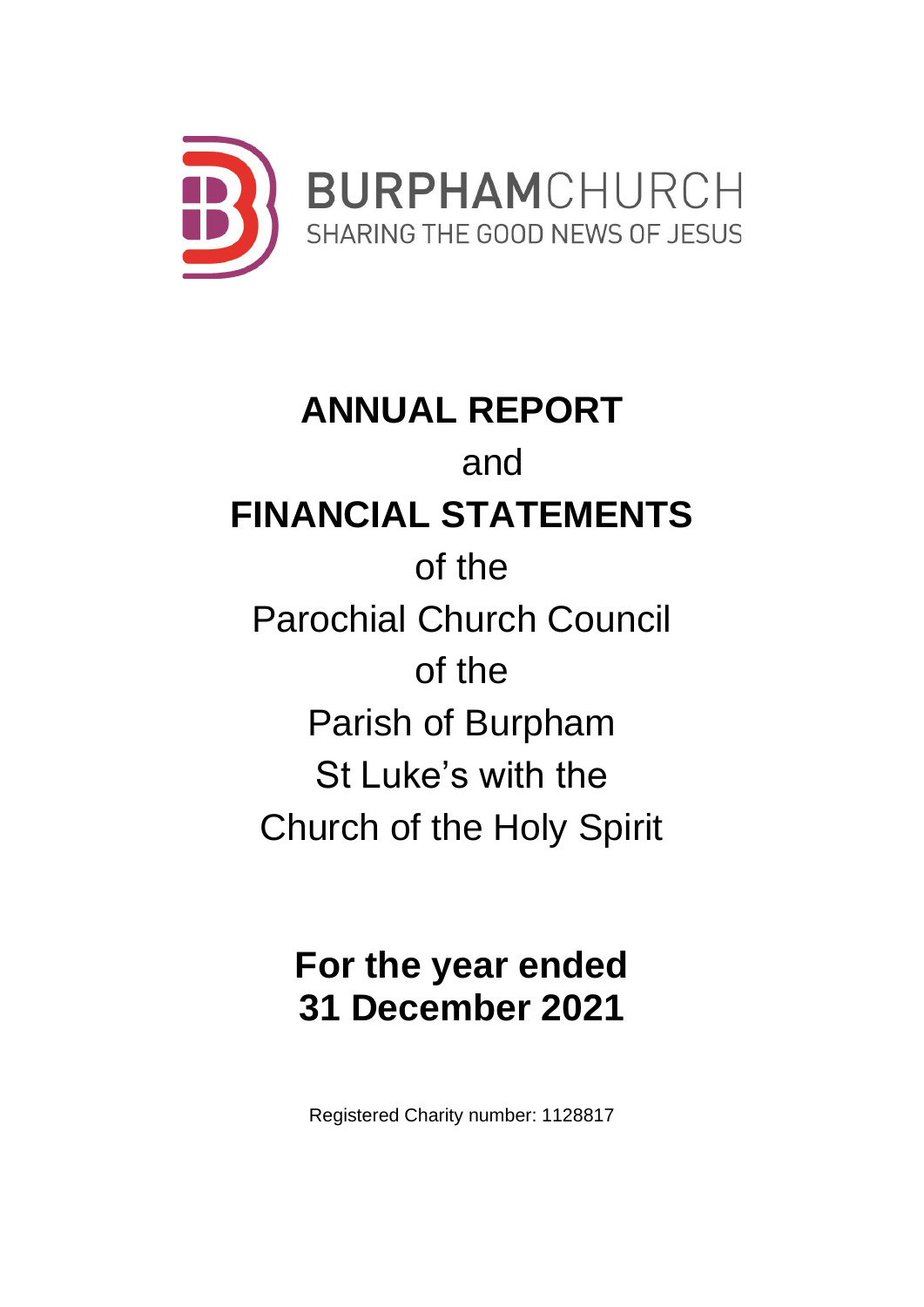Report and Accounts for the Parochial Church Council of **The Parish of Burpham St Luke's with the Church of the Holy Spirit** For the year ended **31 December 2021**

#### **Contents**

|                                                                  | Page |
|------------------------------------------------------------------|------|
| Annual Report of the proceedings of the Parochial Church Council | 3    |
| Independent Examiner's Report                                    | 13   |
| <b>Statement of Financial Activities</b>                         | 14   |
| <b>Balance Sheet</b>                                             | 15   |
| Notes to the Accounts                                            | 16   |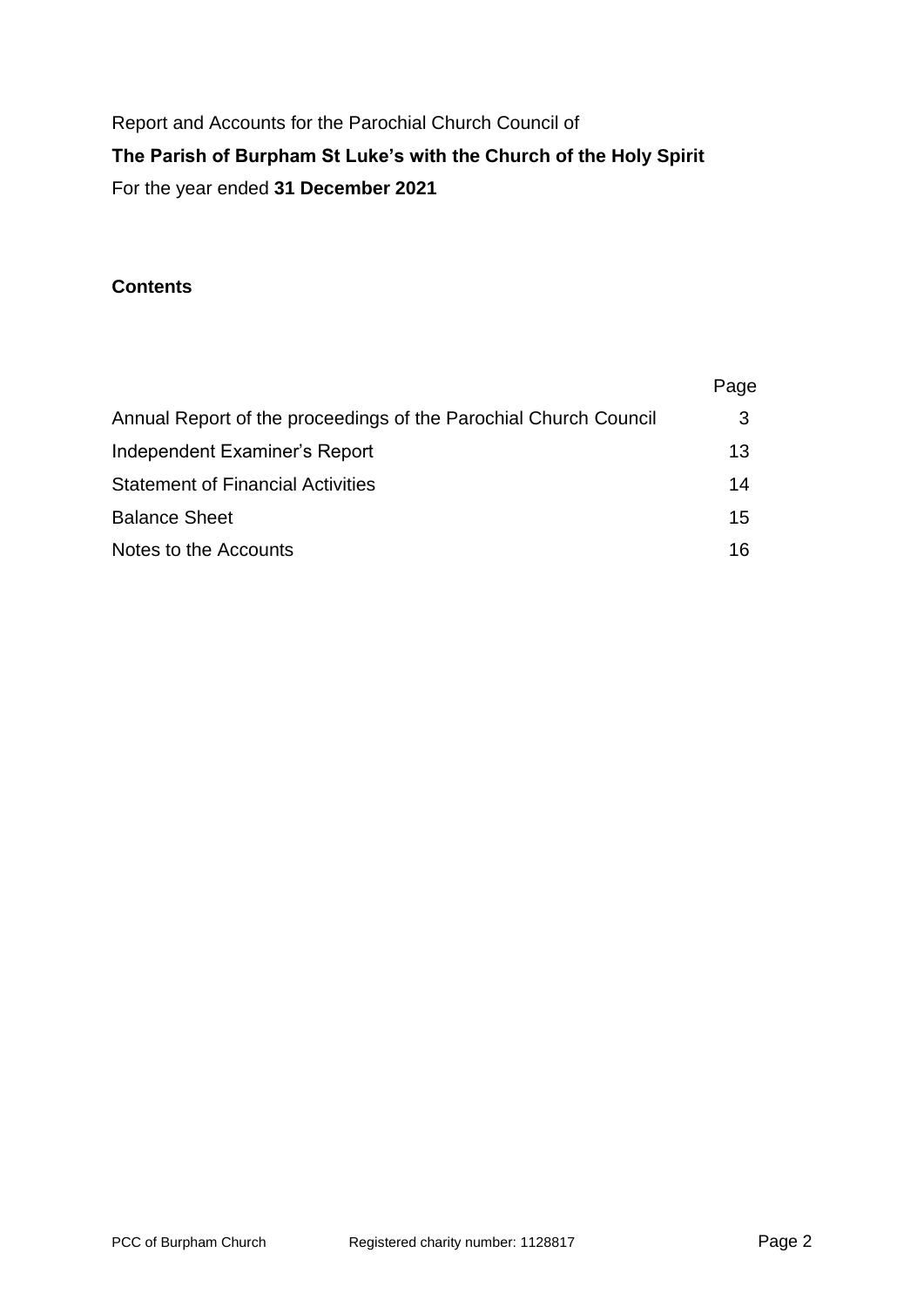## Report and Accounts for the Parochial Church Council of **The Parish of Burpham St Luke's with the Church of the Holy Spirit** For the year ended **31 December 2021**

#### **Aim and purposes**

The Parochial Church Council (PCC) has the responsibility of cooperating with the incumbent, Rev'd James Levasier and the Associate Minister Rev'd Joanna Levasier, who jointly share the role of vicar, in promoting the whole mission of the Church in the parish. The whole mission encompasses worship, pastoral care, evangelism, social activity and church partnerships. The PCC is also specifically responsible for maintaining St Luke's Church on Burpham Lane and the Church of the Holy Spirit (CHS) on New Inn Lane with its attached church centre. These church buildings and the people that congregate in them are collectively known as Burpham Church. Burpham Church has a vision to be "God's family living and sharing the good news of Jesus, with the 3-fold focus of prayer, care and share."

2021 was a difficult year for Burpham church. Not only did the Covid-19 pandemic restrictions result in our Church buildings being closed for the first 3 months of the year, but we were also impacted by James Levasier being off work from 31 March onwards. As restrictions eased, we re-introduced services gradually and operating both onsite and separate online services between April and August. In September we were able to reopen all live services and reviewed what pattern of services would best suit us. We also invested in equipment to live stream our onsite services, starting to live stream some services in December as part of our regular pattern.

#### **Objectives and activities**

The PCC is committed to enabling as many people as possible to take part in worship at the church buildings or online, participate in other church activities and to become part of the local community. To this end the church offers a variety of different worship services and keeps contact with all who see themselves as members.

When planning activities for the year, the PCC considered the Charity Commission's guidance on public benefit and, in particular, the supplementary guidance on charities for the advancement of religion. Burpham Church endeavours to enable ordinary people to live out their faith as part of the parish community through:

- Worship & prayer: developing their knowledge and trust in Jesus.
- Provision of pastoral care for people living in the parish.
- Mission and outreach work.

To facilitate this work, the PCC considers that it is important to maintain the fabric of the St Luke's Church, the Church of the Holy Spirit (CHS) and the Church Centre.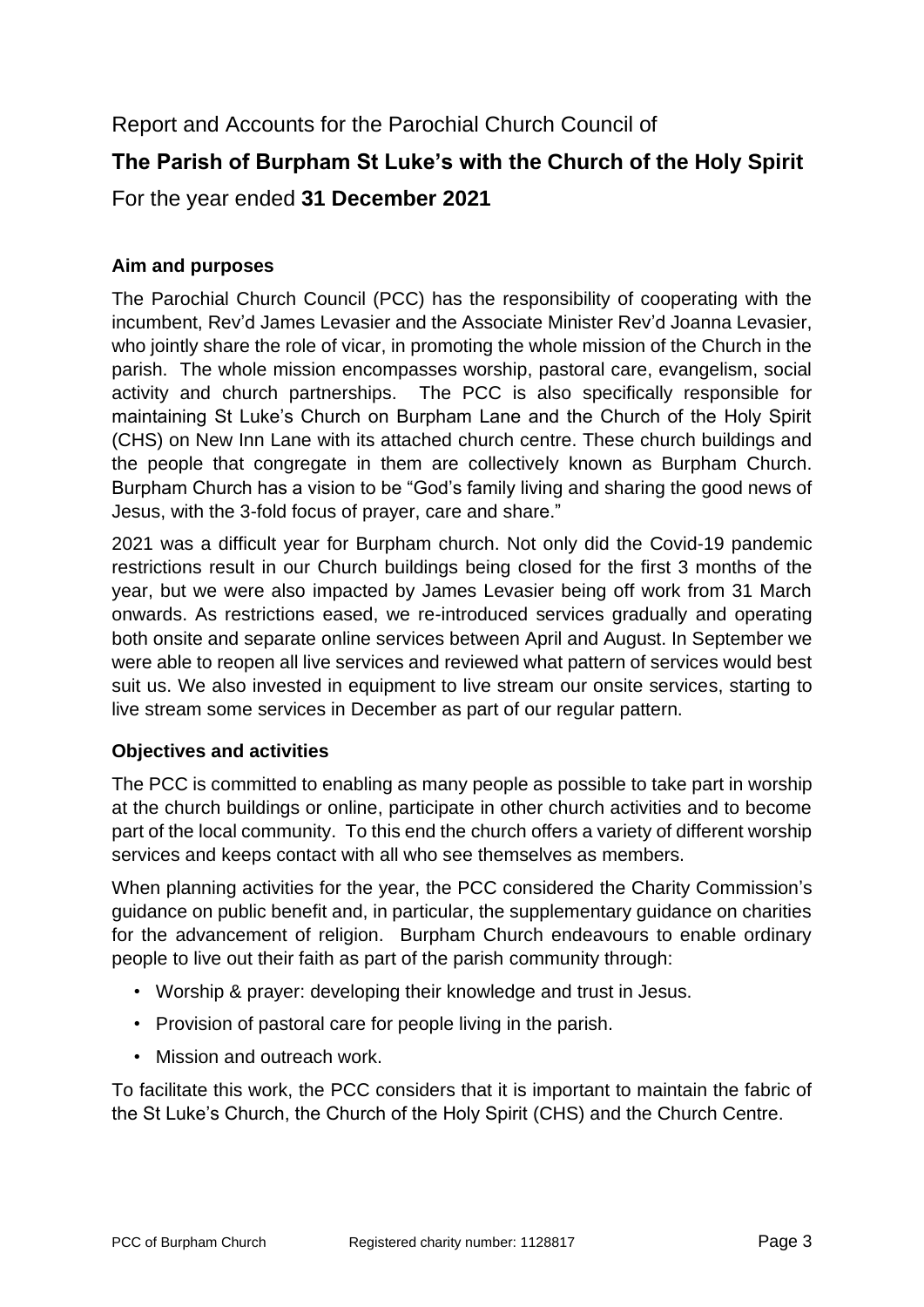#### **Review of the year's activities**

#### Worship, prayer, discipleship and evangelism

Our year was dominated by the nation's response to Covid-19 and the effect it had on our local community. Burpham Church provided a 10am streamed Sunday service that was accessed digitally via YouTube and a 10am communion service on Thursday mornings using Zoom. We ran 10am prayer meetings via Zoom, kids' clubs, "among us" and Blaze, PCC meetings and house groups all on Zoom. We ran the February half term holiday club on Zoom. After some weeks it was clear that the lack of real contact meant we were 'Zoomed out'. In line with Covid19 guidance we reopened a 10am Communion service on Sunday 28<sup>th</sup> March at the Church of the Holy Spirit, maintaining a separate streamed contemporary service for families. Onsite Messy Church ran all year with carefully structured activities and advance booking to maintain social distancing; 8/9 families attended each service. Midweek Communion was reopened onsite on the 16th June.

Once restrictions were lifted on children's work, we were ready to reopen all our services, but rather than restart all our pre-Covid services, we reflected hard on what was the right provision for this time. After a few experimental trials we decided to hold 2 services weekly in the Church of the Holy Spirit: 9.15am Communion and 10.45am Contemporary Worship. However, we recognised that simplifying things was important and moved our monthly Messy Church service to Sunday afternoon, not running the 10.45am service on this day. We decided not to reopen our 8am Communion service at St Luke's Church.

In May the PCC decided to invest in equipment to enable live-streaming of church services from Church of the Holy Spirit. It took some time to build the necessary equipment due to supply difficulties but on 12<sup>th</sup> December we live-streamed our Carol Service. It had over 130 views online and was an encouragement that this online worship is valuable. This is not a finished project and is still work in progress, but we have been able to stream services most weeks since.

In the Autumn term we were also able to re-establish onsite prayer meetings, youth work and community events. We ran a very successful firework event on 7th November with many other activities involving fun, games, crafts, face painting, HOPE space and food supplied by Neat2eat, one of our mission partners.

A blessing in this difficult time has been our continued involvement with Christ Church Guildford, St John's Stoke and St Peter's Shared Church, sharing online services over the summer and resources.

Many people from across the congregations are members of one of five Growth Groups which meet weekly or fortnightly for Bible study, fellowship and prayer, usually following the Sunday sermon series. Following last year these groups have experimented with different ways to overcome the pandemic restrictions: some meeting together outside, some using Zoom.

The Electoral Roll for the parish has 130 names on it (2020 – 125).

At Easter we ran two Easter Communion services at 10am & 11:30am while providing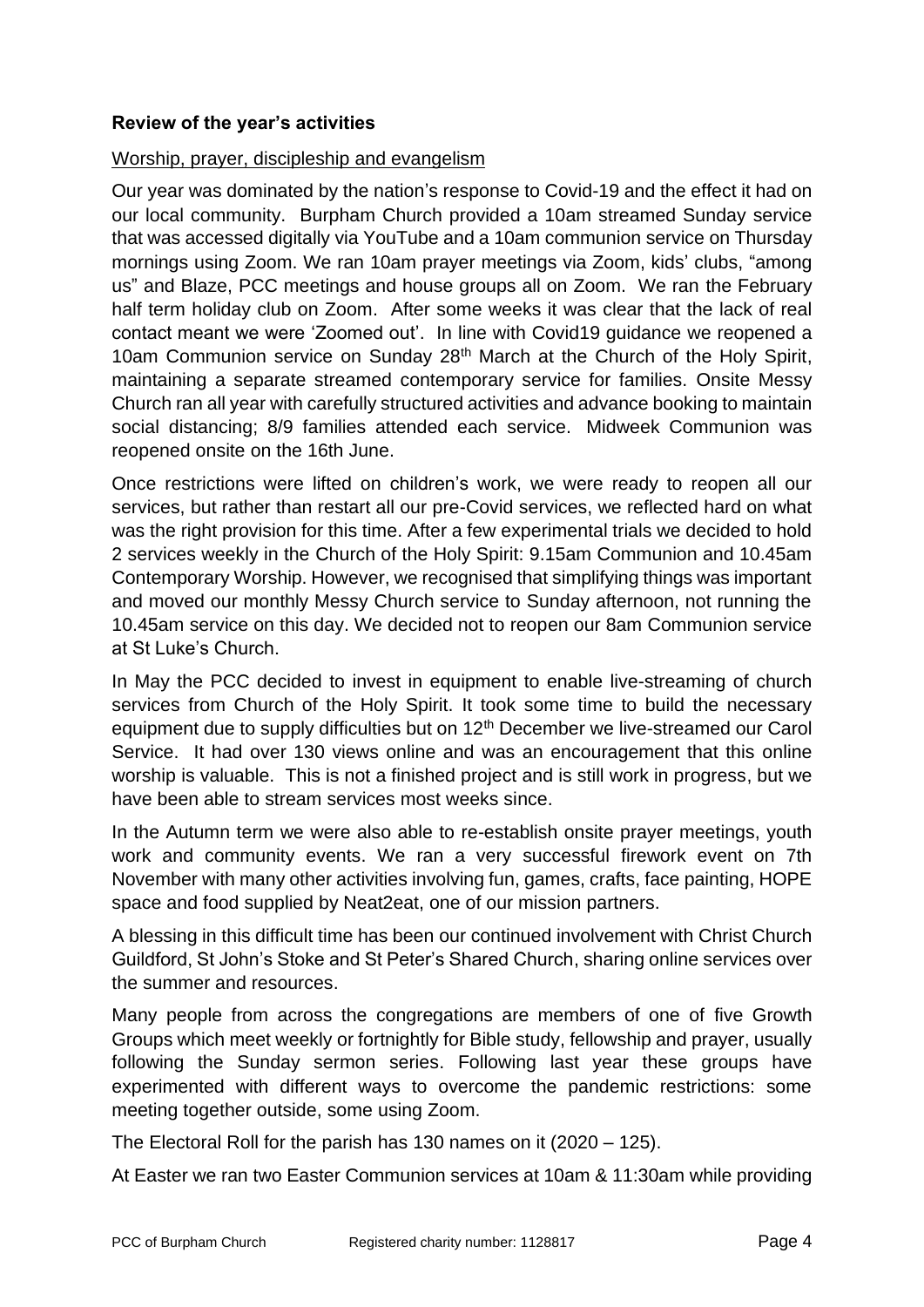an online 10am contemporary service on YouTube which had 98 views. The Palm Sunday online YouTube recording also had 96 views. We also ran an Easter trail at St Luke's for families.

The average weekly Sunday attendance, counted during October and still impacted by Covid, was 22 adults for the Communion service and for Contemporary service 25 adults and 12 Under 16s. Our October Messy Church service was attended by 24 adults and 27 Under 16s.

Two services happened for Remembrance Sunday at St Luke's, the 9.15am and an All-age worship with stations outside.

In 2021 our special Christmas services took the form of:

- Sunday 28<sup>th</sup> November 4pm Christingle Service at CHS with 36 adults present and approximately 45 children.
- Sun 12<sup>th</sup> Dec, 6pm Carol service with 60 attendees at CHS and 137 via our live stream service.
- Sunday 19<sup>th</sup> Dec 4 pm Carols in the Park, a new event this year at Sutherland Park with mission partner Neat2eat (providing a food van), a donkey and actors for a nativity re-enactment and Hope space prayer activities. Approximately 250-300 people were present.
- Christmas Eve 24<sup>th</sup> Dec, Christmas Eve 4pm Nativity with 45 attendees present and 103 attending via the live stream service. A midnight communion service was held once again at St Luke's, although numbers were reduced due to Covid, with 27 adults attending.
- Christmas Day 25<sup>th</sup> Dec onsite 9am Communion had 19 attending and a live streamed 10am All-age service at CHS with 35 attending.

After several postponements, we were finally able to hold 2 weddings at St Luke's in May and August. The clergy team officiated at 10 funerals (JoL 6, DM 3, JR 1), 1 of which was held at CHS, and 4 interments (JoL 2, DM 2). We had one baptism at the Christingle Service in November.

#### Vision

The PCC previously agreed a vision to focus our church's energy on 3 areas - Prayer, Care and Share. This was continued in 2021 as we particularly sought to show the love of Christ in our community, despite the restrictions of the pandemic.

#### Generous gift

During 2021 the church continued to be very blessed by the extremely generous gift that started in 2019, and in the year another £74,360 has been given, as an unrestricted gift, to Burpham Church. This gift has been vital for our day-to-day finances in 2021 as well as opening up options to implement new projects in the future.

#### **Deanery**

One lay member of the PCC sits on the Guildford Deanery Synod. This provides the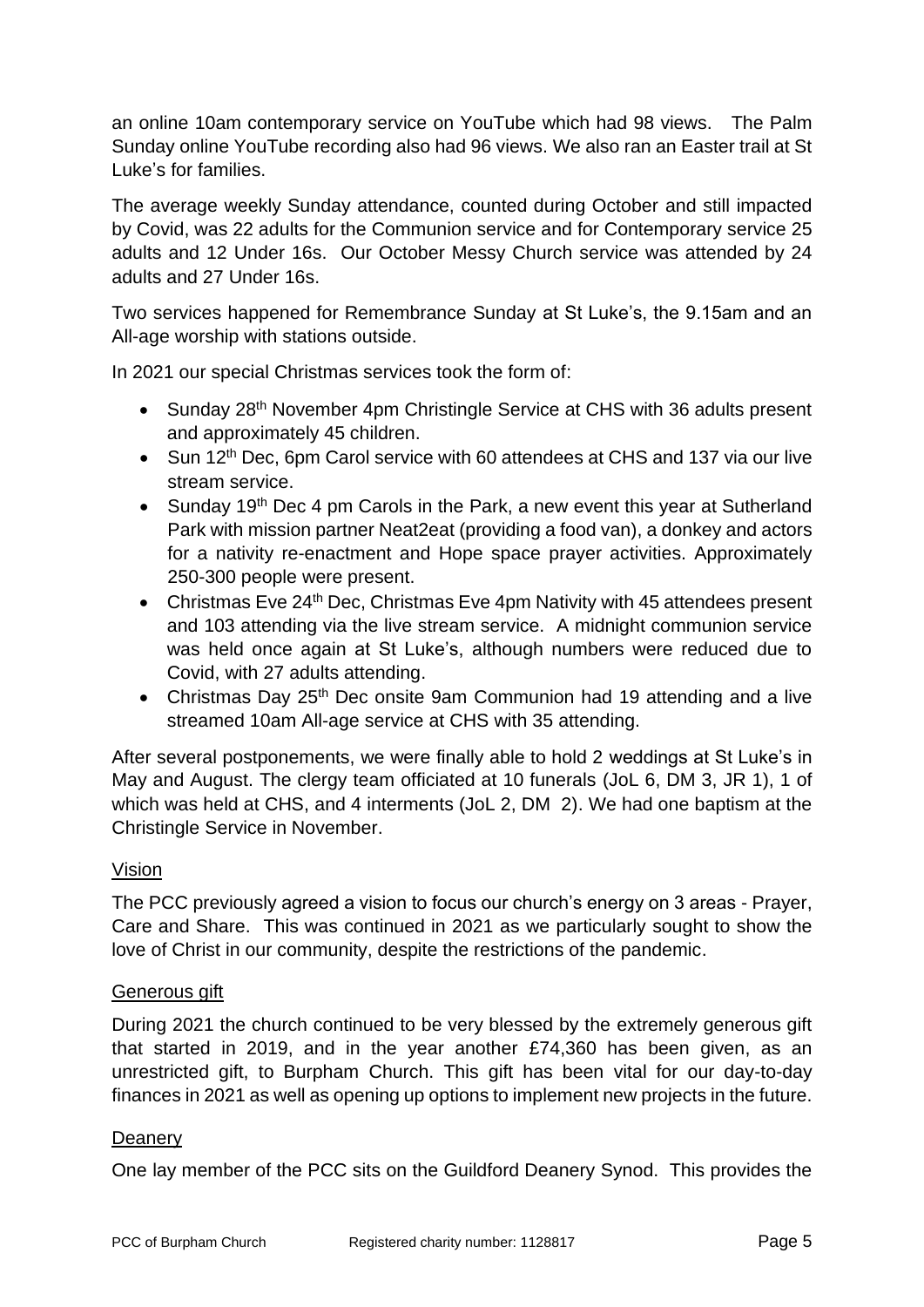PCC with an important link between the parish and the wider structures of the Church. The representative on the Synod reports back to the PCC meetings on significant discussions at the Synod meetings.

#### Youth and Children's Work

The PCC places a high importance on its youth and children's work with activities for different age groups held throughout the week. Nicky Geraghty is our full time Youth and Children's minister. Since September 2019 she had been studying one day a week at a Cornhill Course and this course ended in June 2021.

Brownies and Guides met weekly at the church centre up to lockdown in March 2020. They have now both returned to the building since lockdown ended.

In conjunction with the youth worker from St John's Church, Merrow we relaunched our Wednesday evening youth club in October, onsite at CHS with a new name– Youth Café. This is a social group for young people in school years 7-11 to come and play games, chat to friends and enjoy food from the tuck shop. We have 16 children on the register so far and this has seen some of the previous Download attendees return and new young people join as well.

Our Sunday evening group Blaze, for school years 7-13, worked well online and a midweek games session online helped young people who were struggling during lockdown. In September Blaze began again in person on Sunday night, but we have found it hard to reconnect with all of the pre-Covid attendees.

In the summer term, a youth Bible study group was set up on Thursday evenings to look deeper at the Bible, working through Genesis and Acts. There are 4 regular attendees who have grown so much in their faith through this group - a huge encouragement.

The PCC has been encouraged by all the creative ways in which our Youth and Children's Minister has worked hard to connect with the young people in these difficult circumstances.

Despite restrictions, we were able to hold our popular February half term holiday club, albeit on Zoom. We had 50 children attend The Forbidden Forest Holiday Club and whilst in person is better, we were pleased that so many young people connected in and we were able to include children in preschool. We were particularly grateful to Nicky Geraghty and Rob Gibbons for filming and editing a fantastic drama using a green screen so actors could social distance.

Sunday Club has been running continually online for the first half of 2021, attracting a greater attendance than when in person due to other activities not preventing people from attending. From September we were able to meet in person again alongside the 10:45 service. Due to reduced volunteer numbers we no longer have a separate creche alongside Sunday Club and we are encouraged that some of the older children have stepped up to help with the younger ones.

The PCC is grateful for the time and hard work many volunteers put into running all of the different groups throughout the week to support the youth work.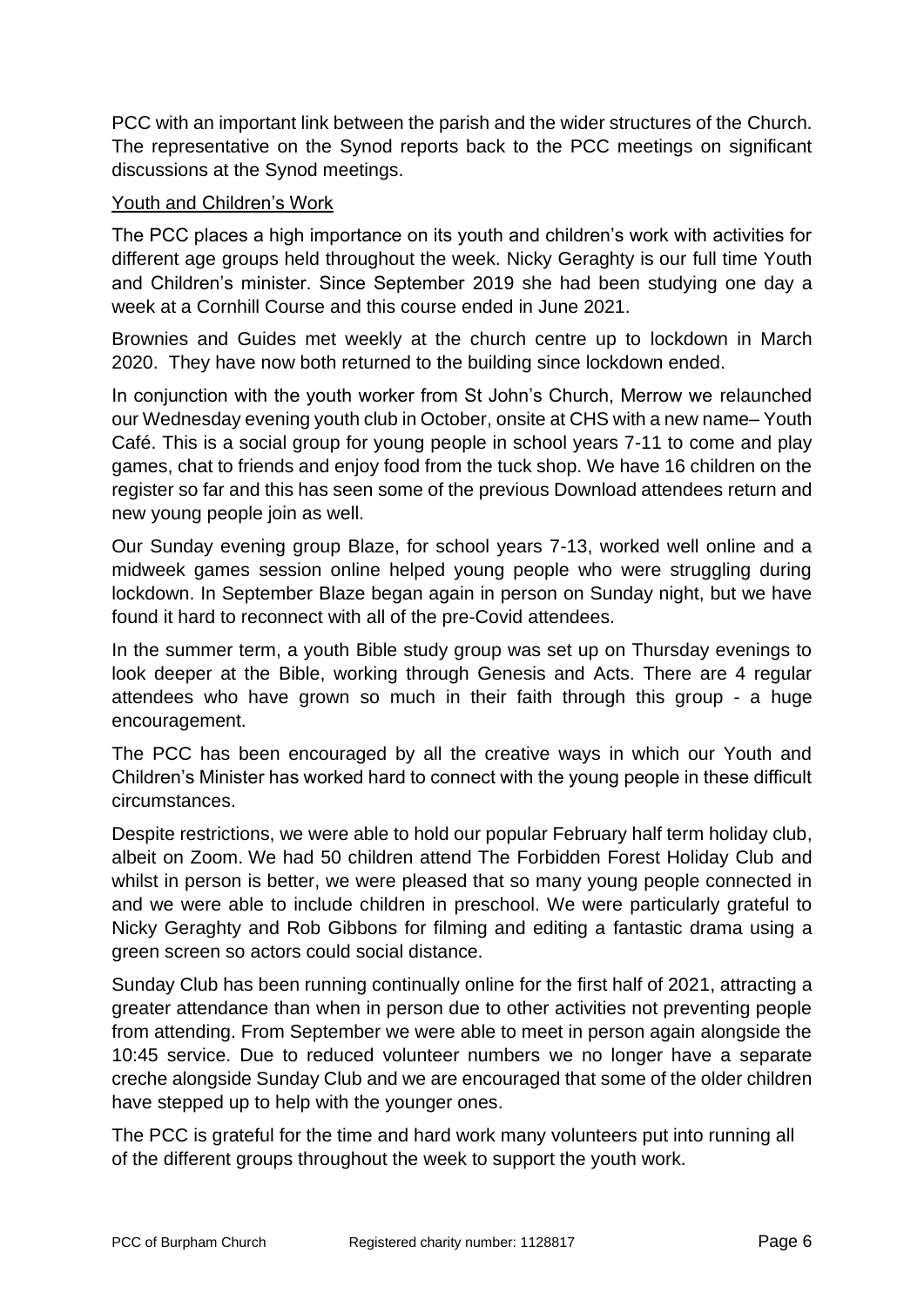Jo Levasier has regular involvement with educational organisations that meet in the parish, but continuing Covid-19 restrictions meant this was still at reduced level in 2021. Harvest visits were arranged for Christopher Robin Nursery and our own Burpham Preschool. We were pleased that we were able to hold 2 Christingle services for Burpham Primary School at CHS. Also, due to Nicky's son attending Boxgrove Primary School, we were also able to do an online Christingle for the reception classes.

Caterpillar Café began to meet in person during the summer term when restrictions began to ease. This was with precautions in place and restricted numbers. By the end of the year we were regularly seeing around 25 – 30 adults and 30 - 40 children each week.

Last year we also ran various allotment club sessions for under 5s, reception-year 6 and even a session for the teenagers as well. This was a great way of being able to gather under the restrictions at the time, but has also been another way to connect with the local community and offer something a bit different for our young people.

#### Burpham Preschool

Burpham Preschool remains a separate legal entity, but with four PCC recommended members making up the majority of the Preschool Trustees: Chair – Rev'd Joanna Levasier, Secretary - Lisa Scott, Treasurer - David Agg, assistant chair Sarah Stothard. Grace Luke continues as the employed Preschool Manager, leading a team of 4-5 other staff members.

#### **Safeguarding**

The PCC has complied with its duty to have due regard to the House of Bishops' Practice Guidance. The PCC appointed Ann Wigmore to continue as Parish Safeguarding Officer for 2021; she remains a co-opted member of the PCC. The PCC is responsible for the safer recruitment and supervision of lay volunteers and employees, and the Bishop's Office has responsibility for all clergy. The PCC is responsible for all safeguarding within Burpham Church.

#### *Parish Dashboard*

During 2021 Guildford Diocese launched an electronic Parish Safeguarding Dashboard which is a tool to enable parishes to monitor their safeguarding arrangements and the parish to automatically report to the Diocese without the need for the previous audits. Burpham Church adopted this in summer 2021. It is now far easier to give up to date reports to the PCC.

#### *Policies and Procedures*

There were further recommendations from the national safeguarding team which the PCC adopted. Summary of policies and procedures adopted by PCC:

National 'Promoting a Safer Church' as Burpham Church's own safeguarding policy

Approved the policy for dealing with serious safeguarding concerns and allegations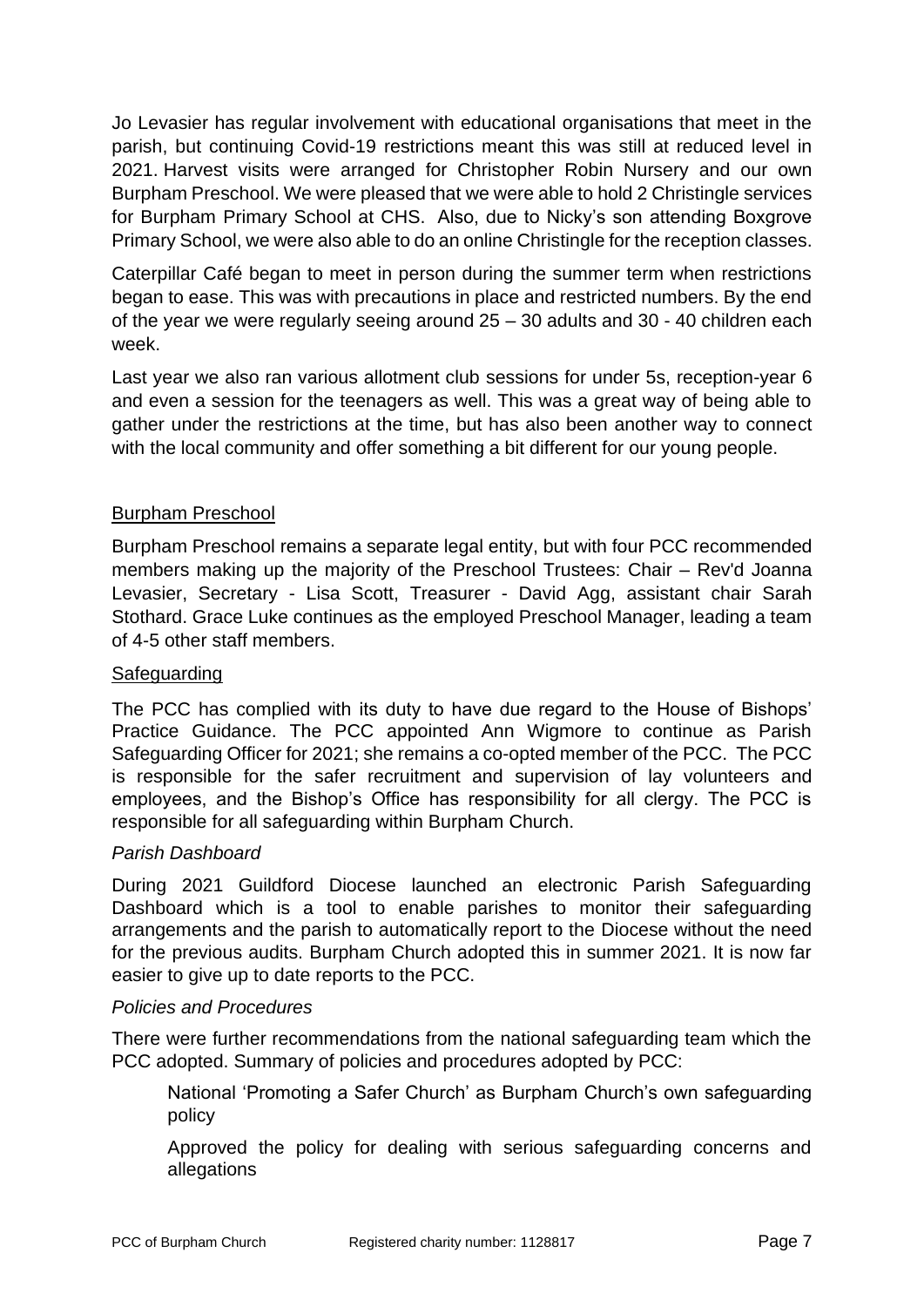Recruitment of ex-offenders Policy

Formally delegated the reporting of Serious Safeguarding Incidents to the Diocesan Safeguarding Advisor

Supported and engaged with the Past Cases Review 2 process as directed by the House of Bishops

#### *Safer Recruitment*

During 2021 an increasing number of activities started to take place in person. This necessitated increasing the number of volunteers. Role descriptions were reviewed and, where necessary, new ones drawn up. New volunteers joined and safer recruitment guidance was followed.

A new role description was drawn up for PCC members and it was agreed that all candidates standing for election to the PCC need to agree to it.

#### *Safeguarding Training*

It remains a priority to facilitate individuals to undertake the required safeguarding training. Feedback from those doing the new online training modules has been very positive, even from those who do a lot of training in their other volunteer or work roles. Looking forward: new mandatory rules were introduced on 1 January 2022 and a significant number of our volunteers' training expired during 2021.

Safeguarding remains at the heart of all church life, and anyone is encouraged to discuss any concerns with, or seek advice from, the vicars, Parish Safeguarding Officer or the Diocesan Safeguarding Advisor. No query or concern is too small.

#### Caring for our community in 2021

Burpham Church and Burpham Community Association jointly co-ordinated and provided support to the community during the first year of the Covid Pandemic. This was very important in 2020 with a large number of volunteers and considerable support from Burpham Church, but the demand for the scheme fell off dramatically during January 2021 and the decision was made to formally stop in about April. This was a wonderful example of our community working together to support each other and would provide a good framework for another scheme should the need arise in the future.

Caring for our community remains very important to us but our activities have been seriously limited by the circumstances. However, the church has been reaching out into the community with a Hope Space, an initiative from the organisation Hope Together UK. Our Hope Space is an opportunity for people of all ages, of faith, no faith or another faith to stop and reflect and, if they wish, pray about their losses and their hopes and dreams. This is offered through reflective prayer activities hosted by a few church members who are there to welcome, listen and, if visitors wish, to pray.

A small group from Burpham Church have taken the Hope Space to two community run events; Burpham Wellfest and the Great Big Burpham Community Yard Sale where we also offered a Pop-Up café. Also, the Hope Space has been part of events organised by the church for the local community, Remembrance Day, Family Fireworks and Carols in the Park. People of all ages from the Burpham community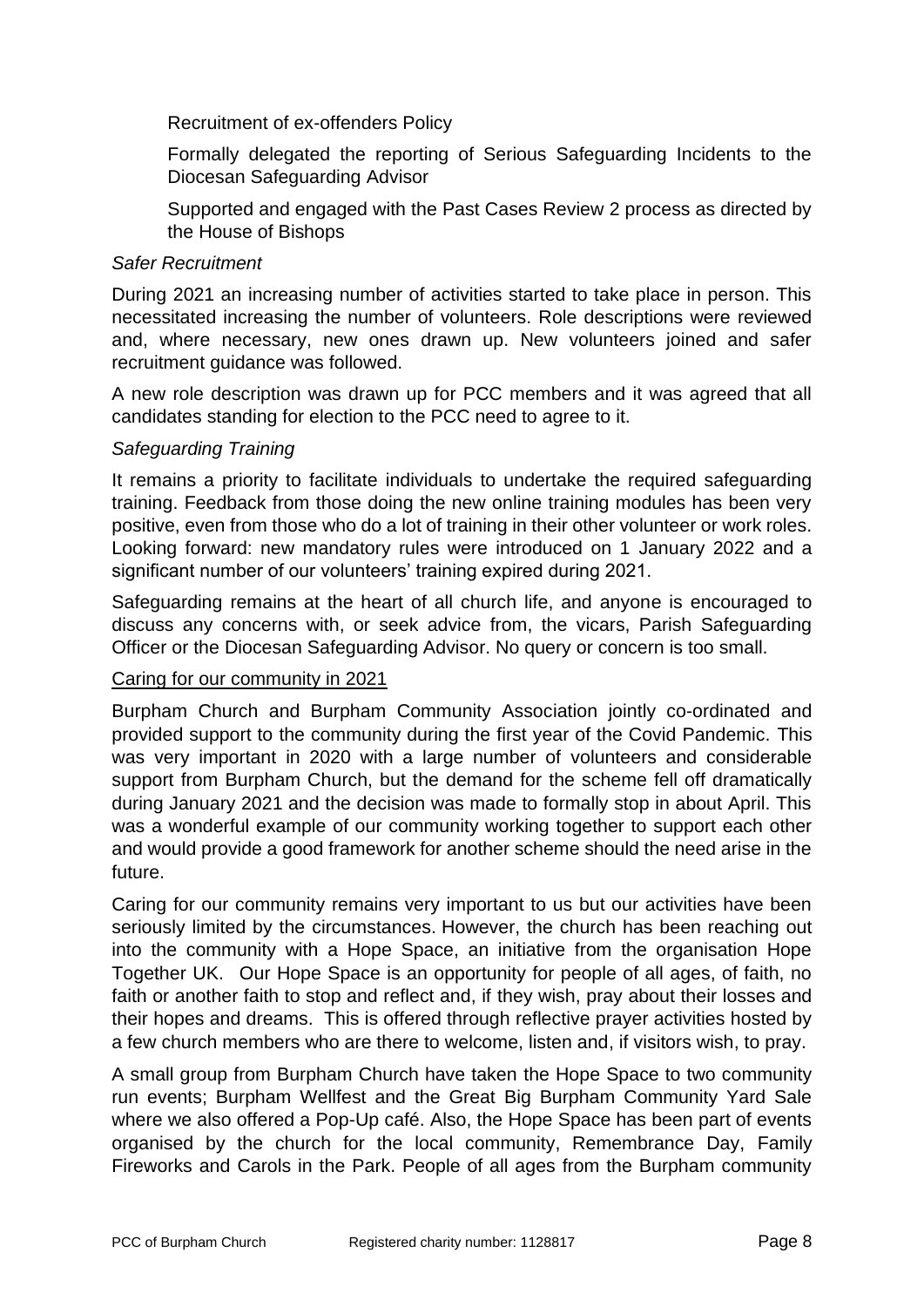have engaged with the prayer activities and at times the Hope Space has been busy with visitors. We already have plans to offer a Hope Space at more community events in 2022.

#### The Church Office and Buildings

CHS and its church centre are normally used every day and most evenings for church and community events. At the start of 2021, only the Preschool was open as per Government requirements, with other activities reopening steadily throughout the year.

The Parish Office, the administrative hub of the church located at the Church Centre at CHS, is normally open every weekday morning during school term-time and until 4pm on Wednesday, Thursday and Friday afternoons. Once Covid restrictions were removed in March 2021, the office reopened.

During 2021 St Luke's Church was used for special one-off worship services (St Luke's Patronal festival, Remembrance Sunday, Midnight Communion on Christmas Eve) as well as weddings and funerals. Further information on the buildings and their condition is contained in the Burpham Church Fabric Report 2021 available on the church website.

#### Pastoral care

Some members of the parish are unable to attend church due to temporary or longterm sickness or age. The Curates, Rev Darlene McCarley and Rev Jasmine Runnacles, as well as the Pastoral Assistants team play a large part in assisting our clergy to visit these people either at home or in hospital and to celebrate communion with them when appropriate, whilst keeping to the latest COVID guidelines.

The Pastoral Assistants team at Burpham now comprises Joy Peart, Rob Gibbons, Grace Luke and Marcelle Falconer, supported by Liz Rutherford as a Pastoral Visitor, and overseen by Rev Jo Levasier.

#### Local and International Mission

The PCC has established a Mission Action Team and has committed to passing on 10% of its voluntary planned and loose offerings and unrestricted donations to support mission and other charitable causes. The PCC has 5 mission partners: Friends International, Christians Against Poverty (CAP), Happy Child International, Guildford Street Angels and Foodwise.

In each case there are strong links through the active involvement of members of the congregation. Following the success of earlier CAP Money courses, the CAP Money coaches in the congregation ran 1 course in 2021 to help local people learn how to budget better and control their finances. The Church has been particularly involved with Foodwise and its new initiative Neat2eat; Neat2eat providing their food marquee at 2 church community events and being the focus of our Christmas giving.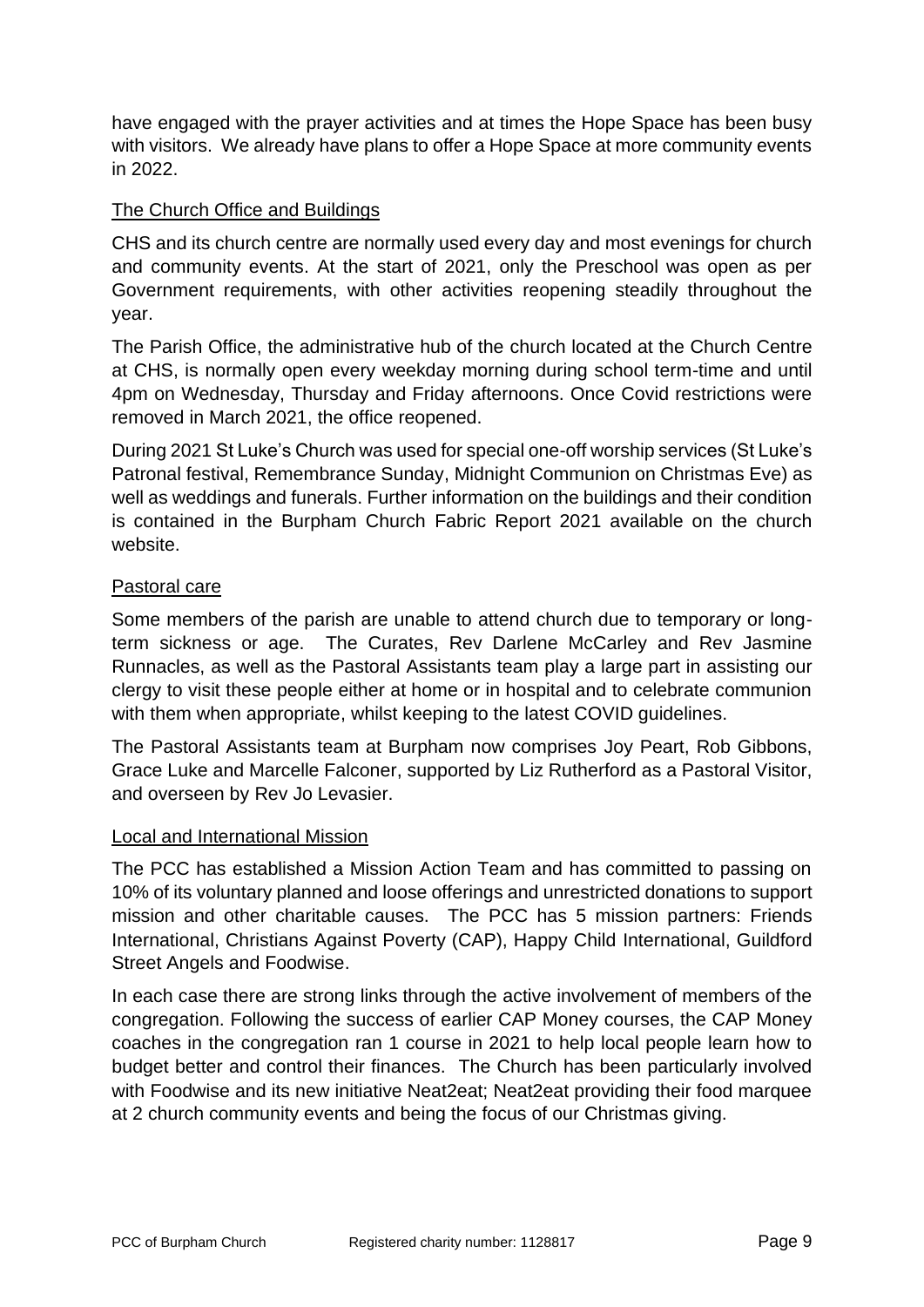#### Staff Team

During 2021 the staff team comprised Rev James Levasier (who has not been working since April 2021) Rev Jo Levasier as acting vicar, retired curates with Permission To Officiate ("PTO"), Jasmine Runnacles and Darlene McCarley, Youth and Children's minister Nicky Geraghty, Church Manager Lisa Scott, and Parish Administrator Marcelle Falconer. During 2021 the church supported the training of Nicky Geraghty and travel expenses for Marcelle Falconer. We continue to receive support in services from our occasional preachers Nigel Cooper, Alistair Barry and Robert Gibbons. Jane Agg has also been an extremely valuable member of the team, heading up the HOPE space, and assisting with planning special festival worship.

#### **Volunteers**

The PCC would like to thank the large number of volunteers who work so hard to enable the church to function, leading and facilitating events and activities, some in frontline roles but many behind the scenes, all ensuring some very mundane but essential tasks are accomplished every week. The circumstances of the last year has led to a considerable reduction in the number of volunteers with some difficulty in fulfilling some of the tasks, but we are grateful for many in the church family who continue to give generously of their time.

#### **Structure, governance and management**

The Parochial Church Council is a corporate body established by the Church of England and operates under the Parochial Church Council Powers Measure. As Burpham Church has an annual turnover exceeding £100,000, the PCC is a Registered Charity with the Charity Commission, with charity number 1128817.

The method of appointment of PCC members is set out in the Church Representation Rules. In Burpham the membership of the PCC consists of the Vicars and the Curates ex officio, the two Churchwardens, up to two Deanery Synod representatives and twelve members elected by those members of the congregation who are on the electoral roll of the church. All those who attend services are encouraged to register on the electoral roll and, if they wish, to stand for election to the PCC.

The PCC members are responsible for making decisions on all matters of general concern and importance to the parish including deciding how the funds of the PCC are to be spent. The vicars and the PCC are keen to ensure that membership of the PCC is properly representative of Church members. New members receive initial training into the workings of the PCC. The full PCC met monthly during the year, with the exception of July and December when no PCC meeting was held. Meetings were frequently held by Zoom, but were held in person wherever possible. The average level of attendance was xx members compared to 14 in 2020.

The PCC has appointed a Standing Committee as required by law which has the power to transact business of the PCC between its meetings, subject to any directions given by the full council, although the ability to formally agree matters online if required has meant that the Standing Committee has not been required in 2021.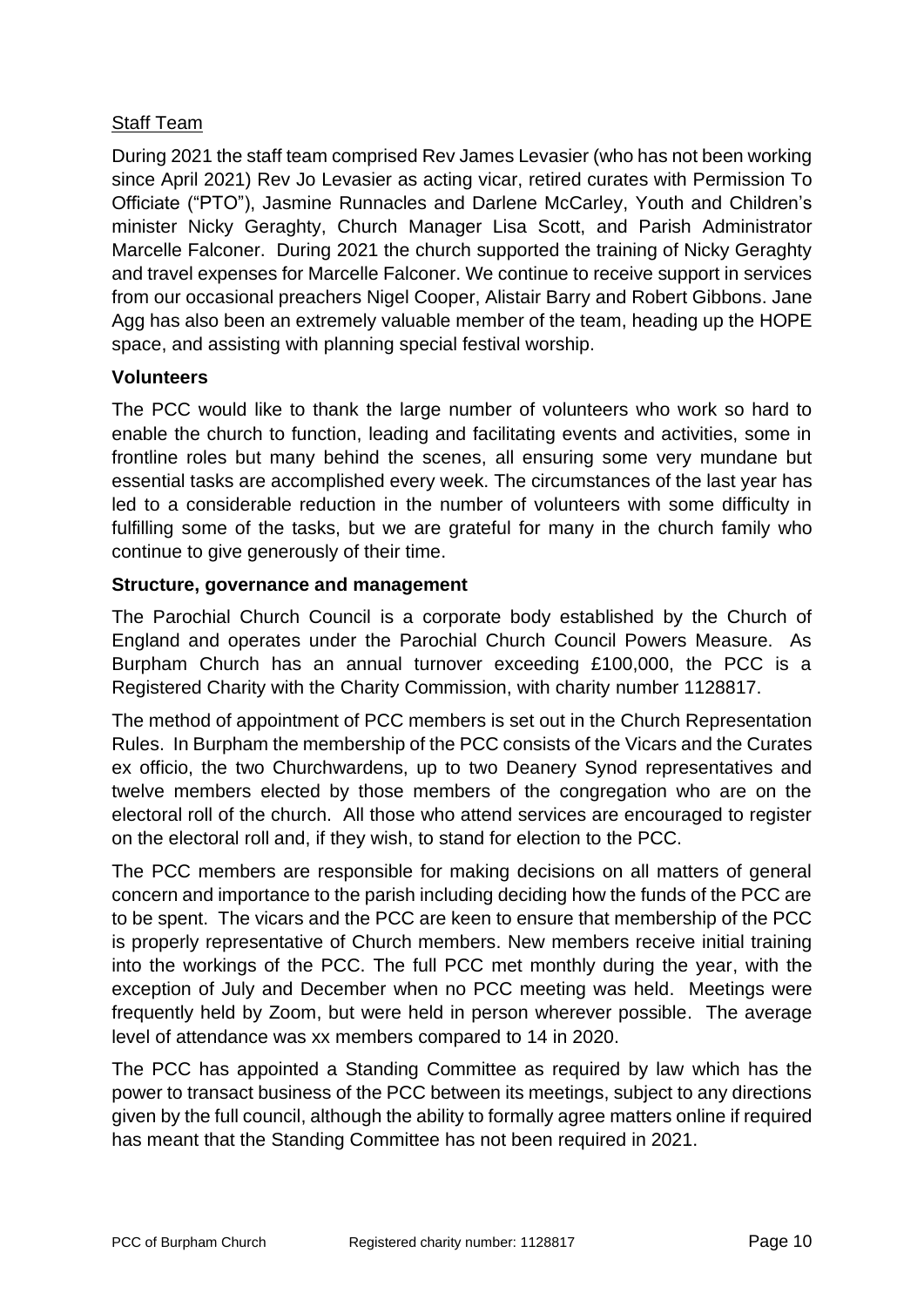The PCC has approved the establishment and setting up of action teams such as the Financial Initiatives Team, the Mission Action Team, the Finance Administration & Stewardship Team, the Youth Action Team and the Care Action Team although Covid has meant that these teams have largely not met in 2021. These teams are responsible to the PCC and report back to it with recommendations for approval as necessary.

#### **Administrative information**

The Parish of Burpham is situated to the northeast of Guildford in Surrey. It is part of the Diocese of Guildford within the Church of England. The correspondence address is The Parish Office, Church of the Holy Spirit, New Inn Lane, Burpham, Guildford, GU4 7HW.

#### **Financial review**

Voluntary giving and donations for 2021 amounted to £205,967, including Gift Aid and represented 92% of total income for the year of £223,857. This included further receipts in the year of £74,360 from an exceptional gift to the unrestricted funds. Expenditure on church activities was £189,705 resulting in net incoming resources of £34,152. However, without the exceptional gift the income would have been insufficient to cover the regular expenditure and the PCC is aware this is not a sustainable pattern and is exploring ways of addressing this.

The PCC is immensely grateful for the continued generosity of the church members through planned giving to support the work of the church and especially so during the period of financial uncertainty and concern caused by the pandemic.

The PCC remains committed to the policy of tithing the voluntary unrestricted income and accordingly £20,052 was allocated to mission giving, principally distributed to the five mission partners adopted by the church.

To help parishes cope with the loss of income through services, lettings and other activities as a consequence of lockdowns and government restrictions during the pandemic, the Diocese held the Parish Share at the 2020 level, deferring the final year of transition to the new methodology and applying no inflationary increase. This meant our Parish Share for 2021 remained at £81,667 for the year, but will increase to over £87,000 in 2022.

Monthly repayments of the parish's £200,00 loan to the Diocese, made in June 2020, commenced in January 2021. The loan carries an interest rate of 1% and will be fully repaid in June 2022.

Staff salary costs for the three directly employed members of staff were £44.9k for the year compared to £48.0k in 2020 when there was a 4-month temporary increase of the Centre Manager's employment to full-time to assist the Burpham Community Support project responding to community need during the pandemic).

Fixed asset additions in the year were new notice boards in Kingpost Parade and outside St Luke's Church and equipment to facilitate livestreaming of services in CHS.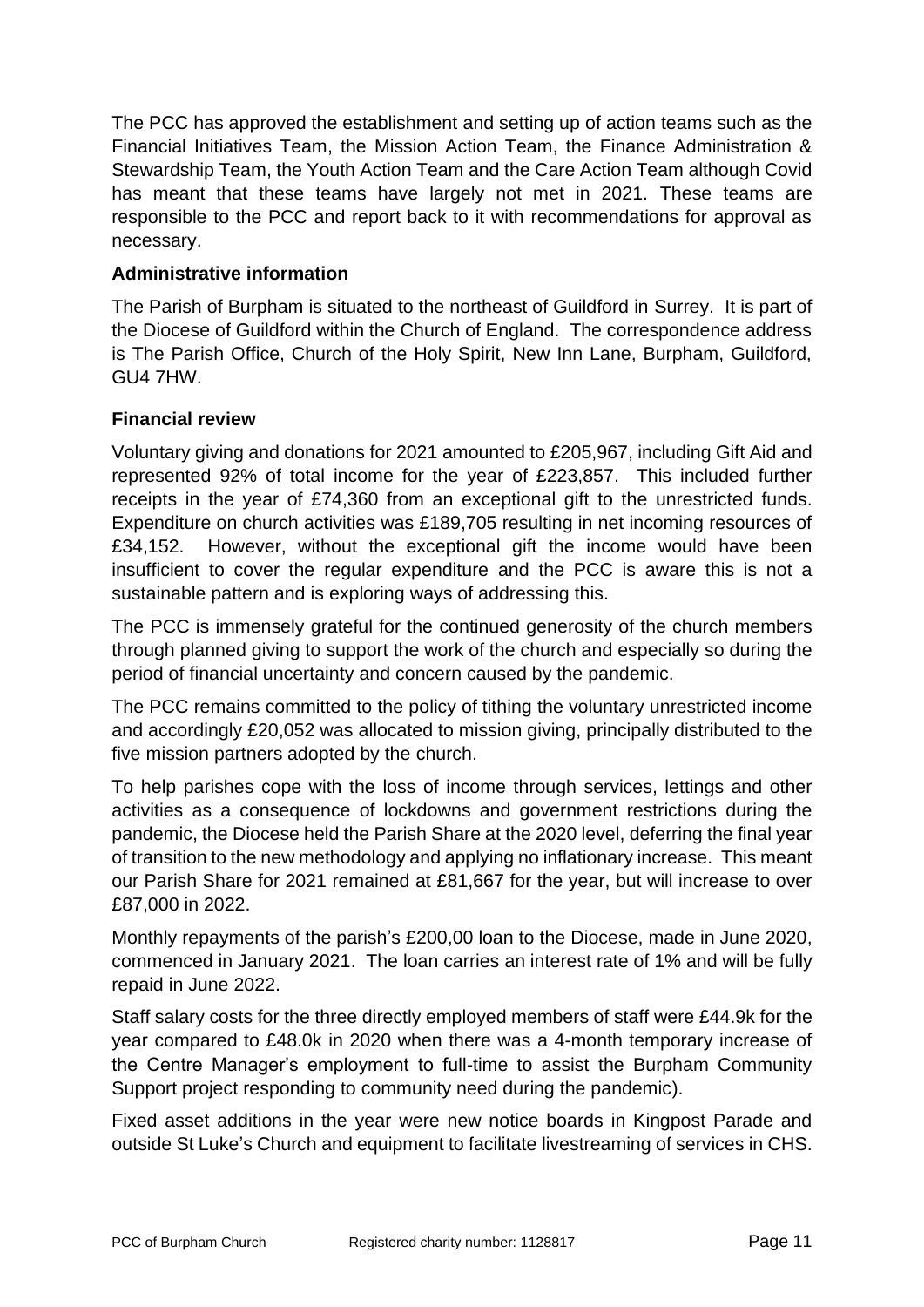Overall there were net increases in funds in the year of £34,152, of which £34,368 related to unrestricted funds, £218 was in designated funds and £434 was a reduction in restricted funds.

#### **Reserves policy**

The PCC keeps its Reserves Policy under regular review and adopted the following revised policy in November 2019:

"It is the policy of Burpham Church to hold the equivalent of four months of salary costs and two months of running costs, excluding the Parish Share, in reserves. Such funds will be held in a cash investment account separate from the day to day working capital cash of the church."

#### **PCC Membership during 2021 and elected periods of office**

### **Ex officio members:**

| Rev Joanna Levasier         | Associate Minister (Chair)              |                                            |
|-----------------------------|-----------------------------------------|--------------------------------------------|
| <b>Rev James Levasier</b>   | Vicar                                   |                                            |
| <b>Rev Darlene McCarley</b> | Curate                                  |                                            |
| Rev Jasmine Runnacles       | Permission to Officiate                 |                                            |
| <b>Churchwardens:</b>       |                                         |                                            |
| <b>Paul Mitchell</b>        | Vice Chair & Churchwarden               | April 2018 - June 2021 (moved away)        |
| Lewis Williams              |                                         | Vice chair & Churchwarden from May 2021    |
| <b>Mike Pocock</b>          | <b>Assistant Warden from April 2018</b> |                                            |
| <b>Deanery Synod Rep:</b>   |                                         |                                            |
| <b>Rex Thorpe</b>           | Oct 2020 - 2023                         | <b>PCC Secretary</b>                       |
| <b>Elected Members:</b>     |                                         | Elected term (or earlier resignation date) |
| <b>Martin Jones</b>         | April 2015 - 2021, May 2021-2024        | <b>Treasurer</b>                           |
| Debbie Smith                | April 2018 - 2021, May 2021 - 2024      |                                            |
| Grace Luke                  | May 2021 - 2024                         |                                            |
| Jean Davy                   | $Oct 2020 - 2023$                       |                                            |
| <b>Mike Pocock</b>          | $Oct 2020 - 2023$                       |                                            |
| Jane Agg                    | Oct $2020 - 2023$                       |                                            |
| <b>Alistair Barry</b>       | Oct $2020 - 2023$                       |                                            |
| Gill Wood                   | Oct $2020 - 2023$                       |                                            |
| <b>Co-opted Member:</b>     | Ann Wigmore                             | Parish Safeguarding Officer                |
| Invited to attend:          | Nicky Geraghty                          | Youth & Children's Minister                |
|                             | <b>Lisa Scott</b>                       | Church Manager                             |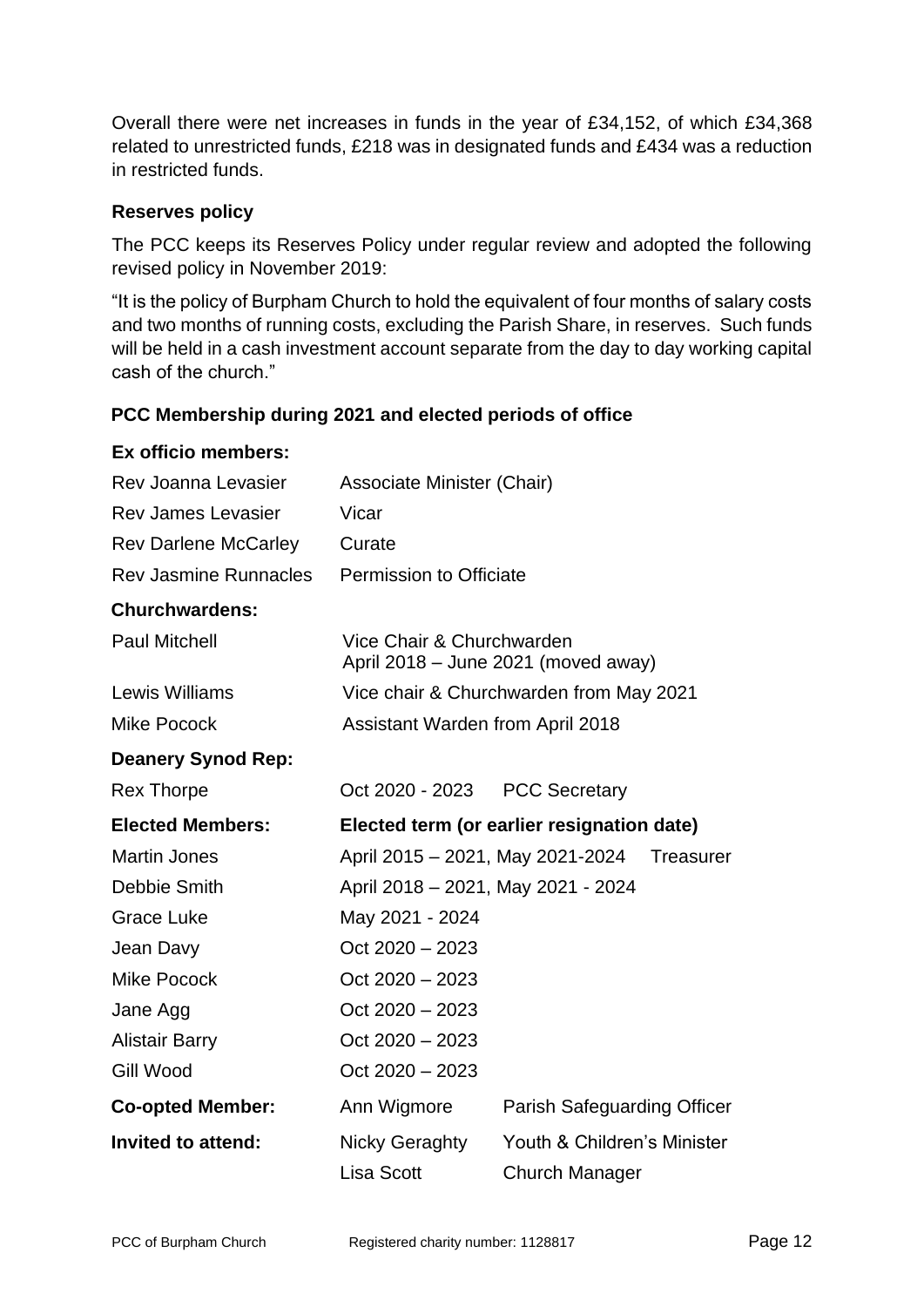#### **Independent Examiner's Report to the Members of the Parochial Church Council of the Parish of Burpham St Luke's with the Church of the Holy Spirit**

I report on the accounts for the year ended 31 December 2021 which are set out on pages 14 to 25.

#### **Respective responsibilities of the Trustees and Independent Examiner**

As trustees of the charity, the members of the PCC are responsible for the preparation of the accounts. They consider that an audit is not required for this year under section 144(2) of the Charities Act 2011 (the 2011 Act) and that an independent examination is needed.

It is my responsibility to

- examine the accounts under section 145 of the 2011 Act;
- follow the procedures laid down in the General Directions given by the Charity Commission under section 145(5)(b) of the 2011 Act; and
- state whether particular matters have come to my attention.

#### **Basis of Independent Examiner's Statement**

My examination was carried out in accordance with the General Directions given by the Charity Commission.

An examination includes a review of the accounting records kept by the charity and a comparison of the accounts presented with those records. It also includes consideration of any unusual items or disclosures in the accounts and seeking explanations from the trustees concerning any such matters. The procedures undertaken do not provide all the evidence that would be required in an audit and consequently no opinion is given as to whether the accounts present a "true and fair" view and the report is limited to those matters set out in the statement below.

#### **Independent Examiner's Statement**

Since the gross income for the year exceeds the amount provided in section 145(3) of the Act, I confirm that I am qualified to act as Independent Examiner under the provisions of that section of the Act and that my qualification is as shown below.

In connection with my examination, no matter has come to my attention

- 1. which gives me reasonable cause to believe that in any material respect the requirements
	- to keep accounting records in accordance with s.130 of the 2011 Act; or
	- to prepare accounts which accord with these accounting records and comply with the accounting requirements of the 2011 Act have not been met; or
- 2. to which, in my opinion, attention should be drawn in order to enable a proper understanding of the accounts to be reached.

*[not yet completed and signed]*

#### **Andrew Wye, BA (Hons) FCA**

4 Beaufort Parklands, Railton Road, Guildford, Surrey GU2 9JX *[date]*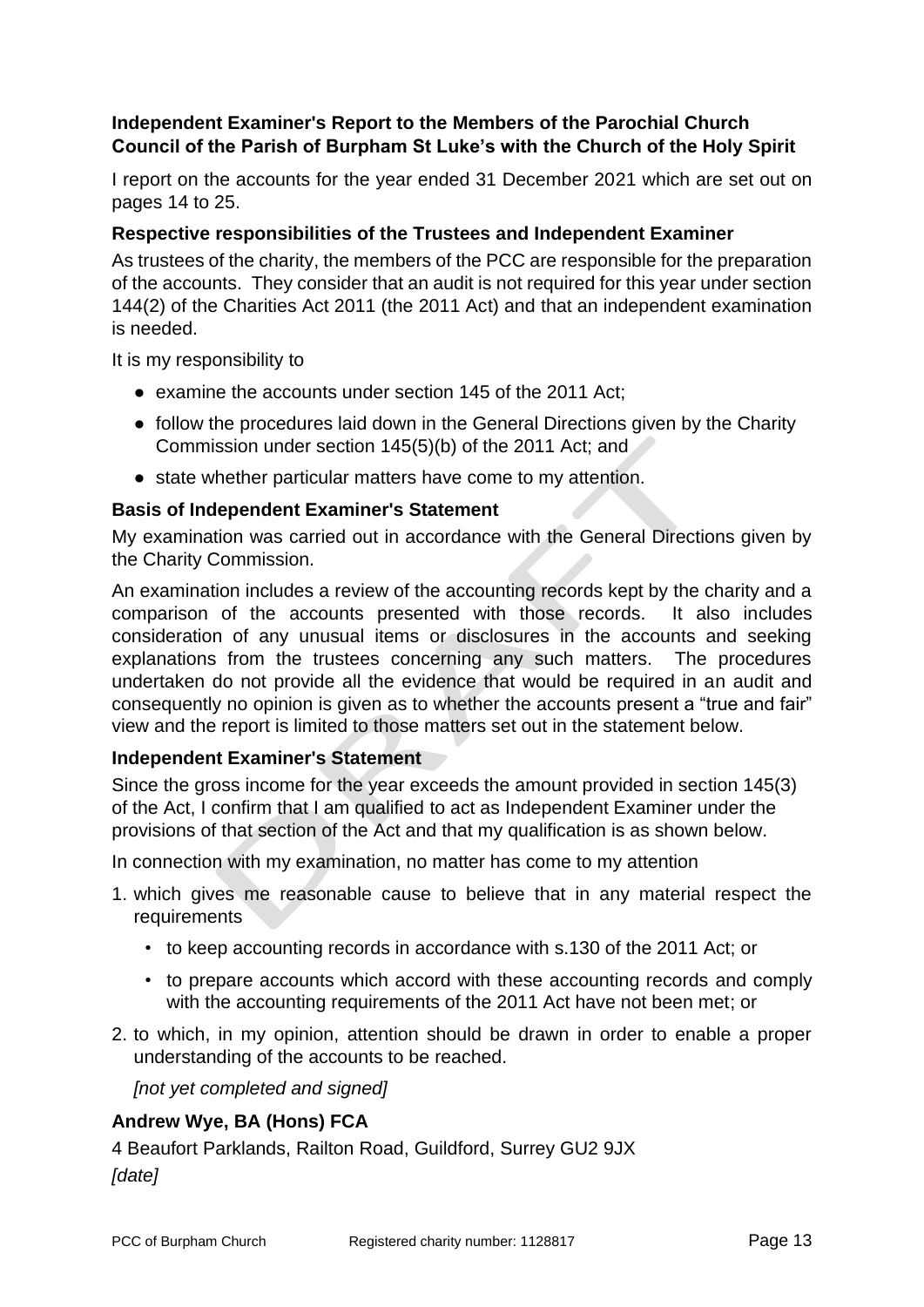### **Burpham Parish Church STATEMENT OF FINANCIAL ACTIVITIES For the Year Ended 31 December 2021**

|                                                       | <b>Note</b> | Unrestricted<br>Funds<br>£ | Designated<br>Funds<br>£ | Restricted<br>Funds<br>£ | <b>Total</b><br>2021<br>£ | Total<br>2020<br>£ |
|-------------------------------------------------------|-------------|----------------------------|--------------------------|--------------------------|---------------------------|--------------------|
| <b>Incoming Resources</b>                             |             |                            |                          |                          |                           |                    |
| Voluntary income                                      | 2a          | 200,517                    | 3,000                    | 2,450                    | 205,967                   | 365,891            |
| Activities for generating funds 2b                    |             | 8,703                      |                          | 43                       | 8,746                     | 8,930              |
| Interest receivable                                   | 2c          | 1,854                      |                          |                          | 1,854                     | 1,745              |
| Church activities                                     | 2d          | 6,911                      | 379                      |                          | 7,290                     | 12,996             |
| <b>Total Incoming Resources</b>                       |             | 217,985                    | 3,379                    | 2,493                    | 223,857                   | 389,562            |
| <b>Resources Expended</b><br><b>Church Activities</b> | 3a          | 186,617                    | 161                      | 2,927                    | 189,705                   | 215,087            |
|                                                       |             |                            |                          |                          |                           |                    |
| <b>Total Resources Expended</b>                       |             | 186,617                    | 161                      | 2,927                    | 189,705                   | 215,087            |
| <b>Net Incoming Resources</b>                         |             | 31,368                     | 3,218                    | (434)                    | 34,152                    | 174,475            |
| <b>Transfers Between Funds</b>                        | 6           | 3,000                      | (3,000)                  |                          |                           |                    |
| <b>Net Movement in Funds</b>                          |             | 34,368                     | 218                      | (434)                    | 34,152                    | 174,475            |
| Balances b/f at 1 January 2021                        |             | 37,498                     | 334,924                  | 21,205                   | 393,627                   | 219,152            |
| <b>Balances c/f 31 December 2021</b>                  |             | 71,866                     | 335,142                  | 20,771                   | 427,779                   | 393,627            |

The notes on pages 16 to 25 form part of these accounts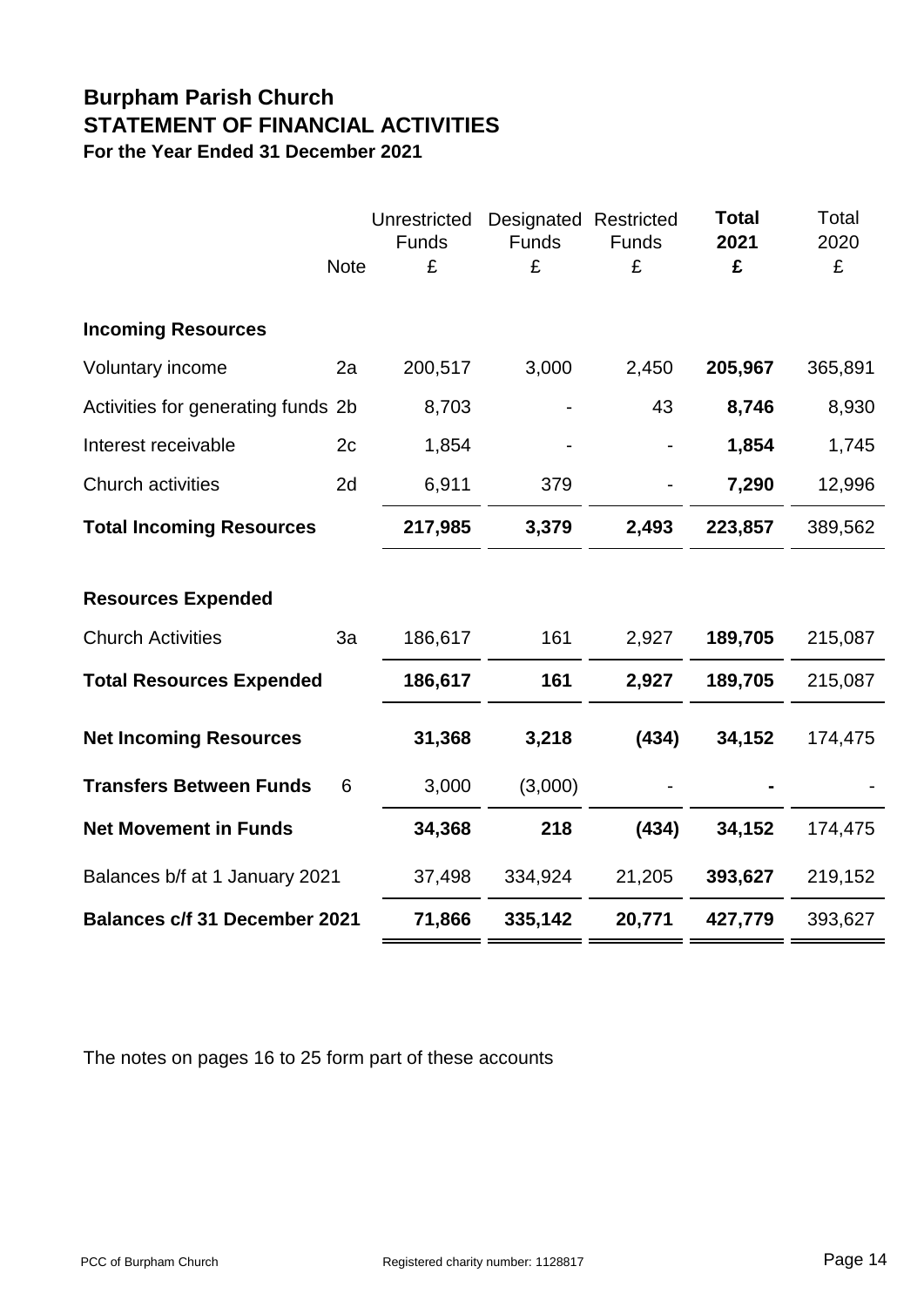#### **Burpham Parish Church BALANCE SHEET As at 31 December 2021**

|                                      |                 | 2021      |         | 2020      |         |
|--------------------------------------|-----------------|-----------|---------|-----------|---------|
|                                      | <b>Note</b>     | £         | £       | £         | £       |
| <b>FIXED ASSETS</b>                  |                 |           |         |           |         |
| <b>Tangible Fixed Assets</b>         | 7               |           | 13,066  |           | 11,951  |
| DEBTOR due after more than one year  | 8               |           |         |           | 120,928 |
| <b>CURRENT ASSETS</b>                |                 |           |         |           |         |
| <b>Debtors</b>                       | 9               | 171,672   |         | 117,811   |         |
| Short term deposits                  |                 | 75,000    |         | 75,000    |         |
| Cash at bank and in hand             |                 | 195,799   |         | 98,427    |         |
| <b>Total current assets</b>          |                 | 442,471   |         | 291,238   |         |
| <b>CURRENT LIABILITIES</b>           |                 |           |         |           |         |
| <b>Creditors</b>                     |                 |           |         |           |         |
| Other creditors                      | 10              | (27, 758) |         | (30, 490) |         |
| Amounts falling due within one year  |                 | (27, 758) |         | (30, 490) |         |
| <b>NET CURRENT ASSETS</b>            |                 |           | 414,713 |           | 260,748 |
| <b>TOTAL ASSETS LESS LIABILITIES</b> |                 |           | 427,779 |           | 393,627 |
| <b>FUNDS AND RESERVES</b>            |                 |           |         |           |         |
| UNRESTRICTED RESERVES                |                 |           |         |           |         |
| <b>General Reserve</b>               |                 |           | 71,866  |           | 37,498  |
| <b>DESIGNATED FUNDS</b>              |                 |           |         |           |         |
| <b>Mission Fund</b>                  | 11a             | 4,738     |         | 4,738     |         |
| Drop-in                              | 11a             | 4,804     |         | 4,586     |         |
| <b>Major Projects</b>                | 11a             | 323,100   |         | 323,100   |         |
| New Wine                             | 11a             | 2,500     |         | 2,500     |         |
|                                      |                 |           | 335,142 |           | 334,924 |
| <b>RESTRICTED FUNDS</b>              |                 |           |         |           |         |
| <b>Building Fund</b>                 | 11 <sub>b</sub> | 20,771    |         | 21,205    |         |
|                                      |                 |           | 20,771  |           | 21,205  |
|                                      |                 |           | 427,779 |           | 393,627 |
|                                      |                 |           |         |           |         |

Approved by the members of the Parochial Church Council on xx April 2022 and signed on their behalf by:

Rev Jo Levasier, Acting Chair, PCC Martin Jones, Treasurer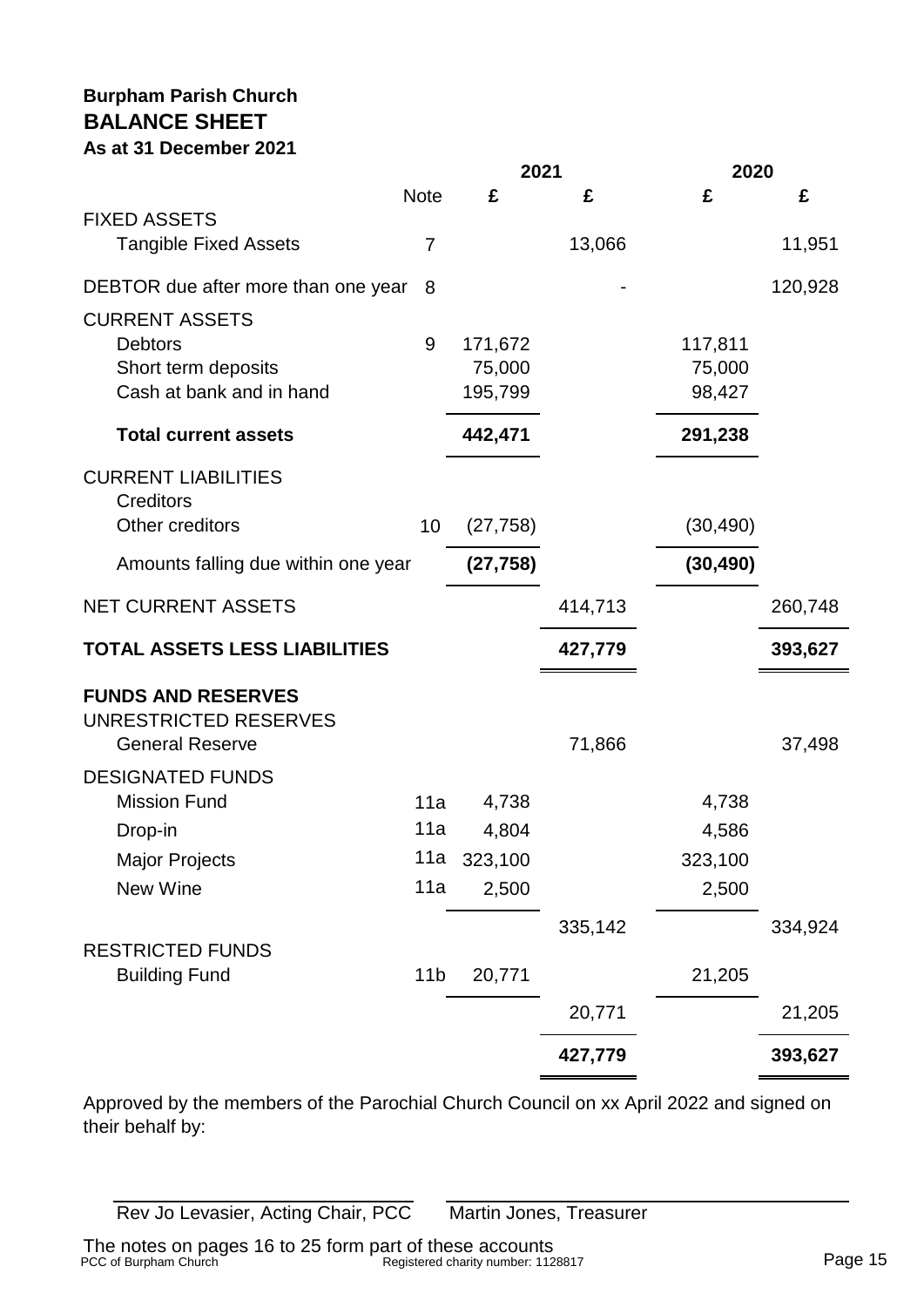### **Burpham Parish Church NOTES TO THE ACCOUNTS**

**For the Year Ended 31 December 2020**

#### **1 Accounting policies**

The PCC is a public benefit entity within the meaning of Financial Reporting Standard (FRS) 102. The financial statements have been prepared under the Charities Act 2011 and in accordance with the Church Accounting Regulations 2006 governing the individual accounts of PCCs and with the Regulations' "true and fair view" provisions. They have been prepared under FRS102 (2016) as the applicable accounting standards and the 2016 version of the Statement of Recommended Practice (SORP), Accounting and Reporting by Charities (SORP(FRS102)).

The financial statements include all transactions, assets and liabilities for which the PCC is responsible in law. They do not include the financial statements of church groups that owe their main affiliation to another body, nor those that are informal gatherings of church members.

#### **INCOMING RESOURCES**

#### **Voluntary income and capital sources**

Collections are recognised when received by or on behalf of the PCC. Planned giving receivable under Gift Aid is recognised only when received. Income tax recoverable on Gift Aid donations is recognised when the donation is recognised. Grants, donations and legacies to the PCC are recognised as soon as the PCC is notified of its legal entitlement, the amount due is quantifiable, and its ultimate receipt by the PCC is reasonably certain.

Sales of the parish magazine and funds raised through one-off events and activities are accounted for gross.

#### **Other income**

Rental income from the letting of the church centre is recognised when due.

#### **Income from investments**

Interest entitlements are recognised as they accrue.

#### **Gains and losses on investments**

Realised gains or losses are recognised when investments are sold. Unrealised gains or losses are recognised on revaluation of investments at 31 December.

#### **RESOURCES USED**

#### **Grants**

Grants and donations are accounted for in the year recognised as the qualifying period.

#### **Activities directly relating to the work of the church**

The diocesan parish share is accounted for when due.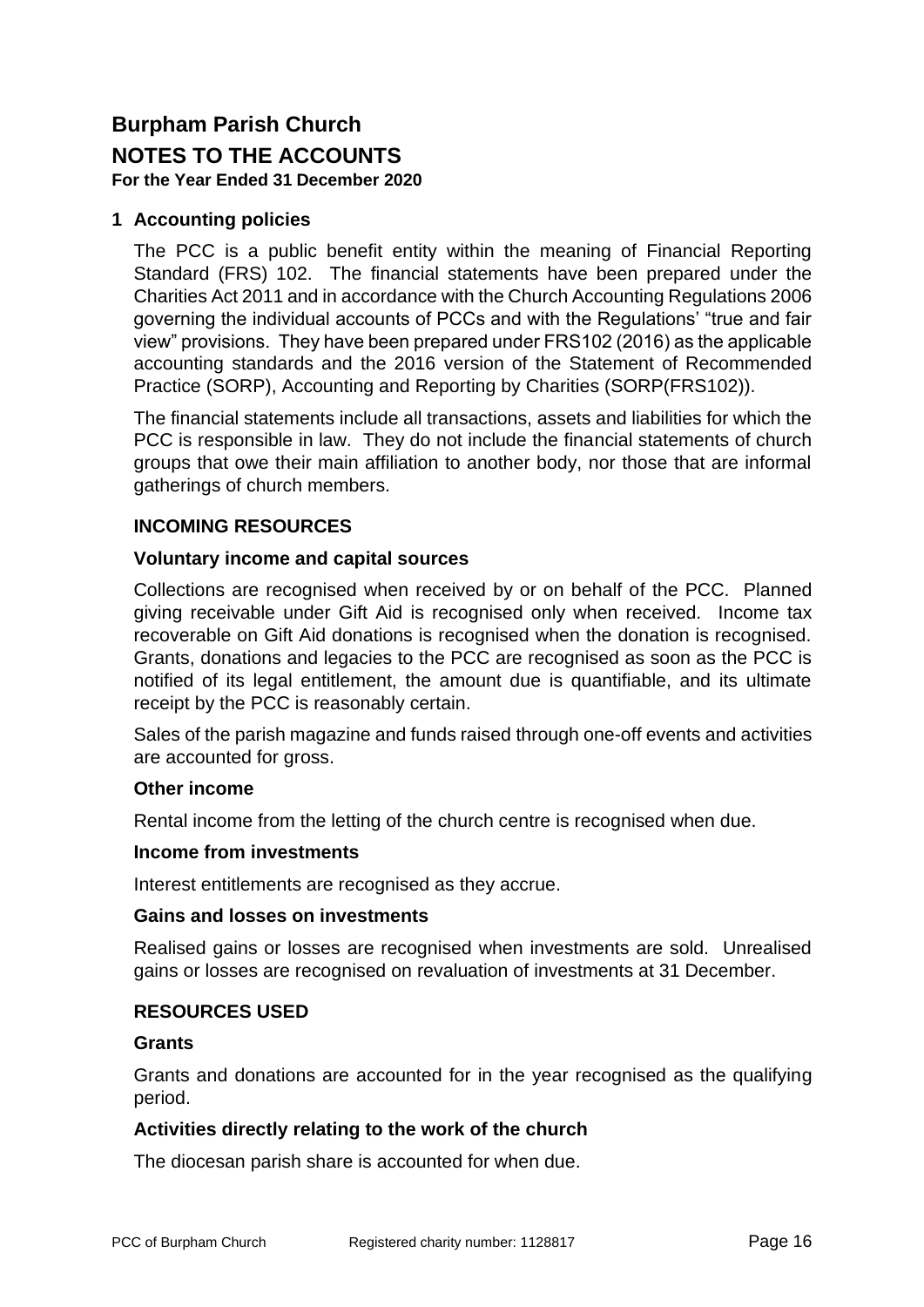#### **Burpham Parish Church**

#### **NOTES TO THE ACCOUNTS For the Year Ended 31 December 2020**

#### **1 Accounting policies** (continued)

#### **FIXED ASSETS**

#### **Consecrated property and movable church furnishings**

Consecrated and beneficed property of any kind is excluded from the financial statements by the Charities Act 2011.

Movable church furnishings held by the vicar and churchwardens on special trust for the PCC and which require a faculty for disposal are accounted for as inalienable property unless consecrated. They are listed in the church's inventory, which can be inspected at any reasonable time. Items acquired since 1 January 1998 have been capitalised and depreciated in the financial statements over their currently anticipated useful economic life on a straight-line basis.

All expenditure incurred in the year on consecrated or beneficed buildings, individual items under £500, and the repair of movable church furnishings acquired before 1 January 1998 is written off.

#### **Other fixtures, fittings and office equipment**

Equipment used within the church premises is depreciated on a straight-line basis over 4 - 6 years, with the exception that fixtures and fittings are depreciated over 10 years. Individual items of expenditure of less than £500 are normally written off in the year in which they are acquired.

#### **Current assets**

Amounts owing to the PCC on 31 December in respect of Gift Aid tax recoverable, fees, rents or other income are shown as debtors less provision for amounts that are deemed to be uncollectable.

Short term deposits include cash held on deposit at a recognised UK bank or financial institution.

#### **FUNDS**

**Unrestricted Funds** represent the income funds of the PCC that are not subject to any restrictions regarding their use and are available for spending on the general purposes of the PCC, including amounts designated by the PCC for fixed assets for its own use or for spending on a future project.

**Designated Funds** allocated by the PCC for a particular purpose are also unrestricted as they may be undesignated by the PCC and applied for general purposes.

**Restricted Funds** are those income funds that must be spent on restricted purposes, and details of the funds held and restrictions provided are included in the notes to the accounts.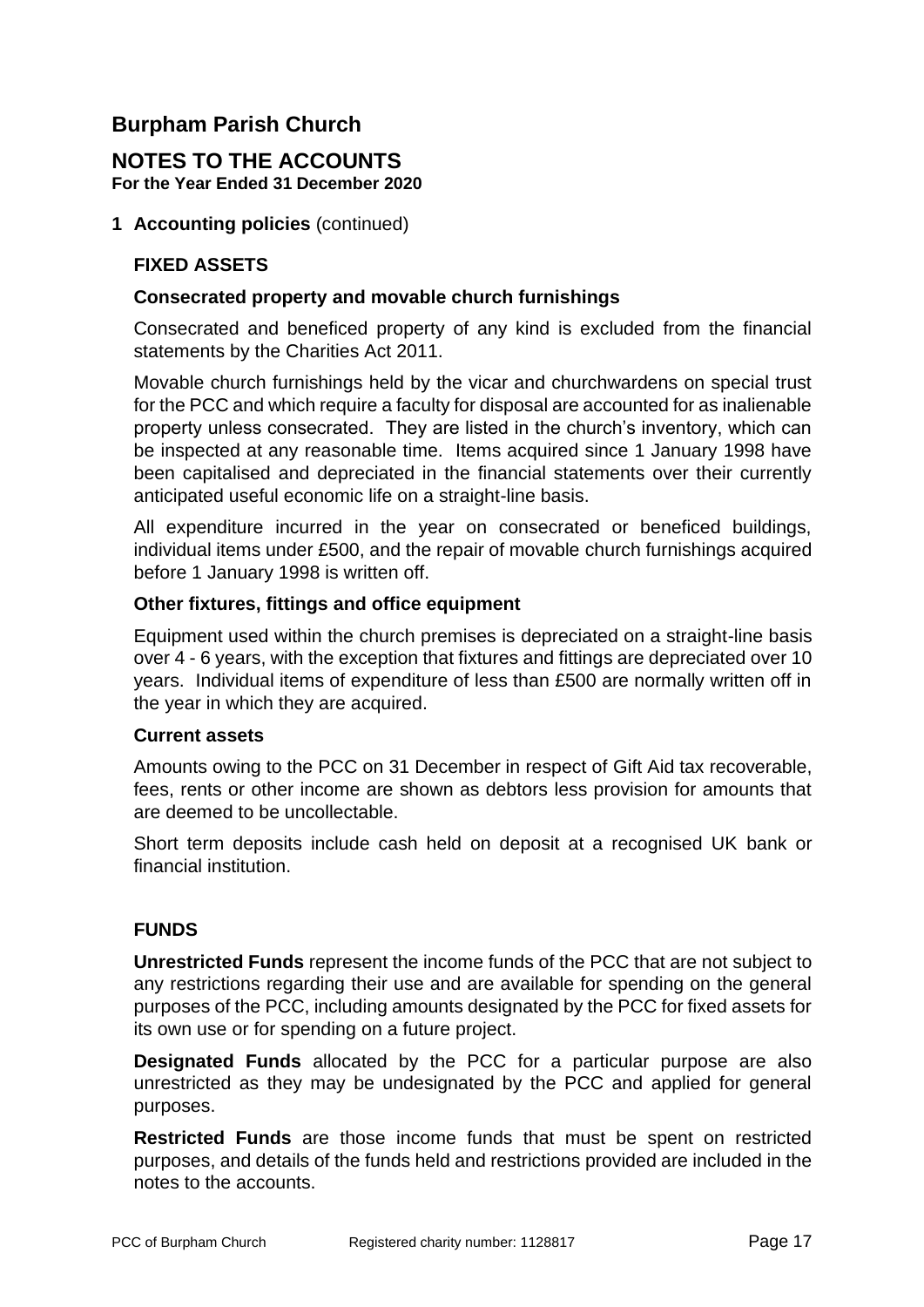#### **2 Incoming Resources**

|                               |                                         | <b>Funds</b><br>£ | Unrestricted Designated Restricted<br><b>Funds</b><br>£ | <b>Funds</b><br>£ | <b>Total</b><br>2021<br>£ | Total<br>2020<br>£ |
|-------------------------------|-----------------------------------------|-------------------|---------------------------------------------------------|-------------------|---------------------------|--------------------|
| 2a Voluntary Income           |                                         |                   |                                                         |                   |                           |                    |
|                               | <b>Planned Giving GiftAid donation</b>  | 87,390            | 2,400                                                   | 1,800             | 91,590                    | 95,325             |
|                               | Tax recoverable                         | 21,848            | 600                                                     | 450               | 22,898                    | 23,832             |
|                               | Other                                   | 7,131             |                                                         |                   | 7,131                     | 9,832              |
| Loose collections             |                                         | 227               |                                                         |                   | 227                       | 638                |
|                               | Tax recoverable                         |                   |                                                         |                   |                           |                    |
| Donations                     | Received net                            | 6,925             |                                                         | 200               | 7,125                     | 12,732             |
|                               | Tax recoverable                         | 1,731             |                                                         |                   | 1,731                     | 3,183              |
|                               | Other                                   | 75,265            |                                                         |                   | 75,265                    | 219,349            |
| Legacies                      |                                         |                   |                                                         |                   |                           | 1,000              |
|                               |                                         | 200,517           | 3,000                                                   | 2,450             | 205,967                   | 365,891            |
|                               | 2b Activities for Generating Funds      |                   |                                                         |                   |                           |                    |
| <b>Trading activities</b>     |                                         | 8,250             |                                                         |                   | 8,250                     | 8,610              |
| <b>Fundraising activities</b> |                                         | 453               |                                                         | 43                | 496                       | 320                |
|                               |                                         | 8,703             |                                                         | 43                | 8,746                     | 8,930              |
| 2c Interest Receivable        |                                         |                   |                                                         |                   |                           |                    |
| On deposit accounts           |                                         | 253               |                                                         |                   | 253                       | 752                |
| On loans                      |                                         | 1,601             |                                                         |                   | 1,601                     | 993                |
|                               |                                         | 1,854             |                                                         |                   | 1,854                     | 1,745              |
|                               | <b>2d Income from Church Activities</b> |                   |                                                         |                   |                           |                    |
|                               | Fees for weddings and funerals          | 1,115             |                                                         |                   | 1,115                     | 1,870              |
| Regular weekly activities     |                                         | 1,294             | 379                                                     |                   | 1,673                     | 3,102              |
|                               | Other activities and events             | 4,502             |                                                         |                   | 4,502                     | 8,024              |
|                               |                                         | 6,911             | 379                                                     |                   | 7,290                     | 12,996             |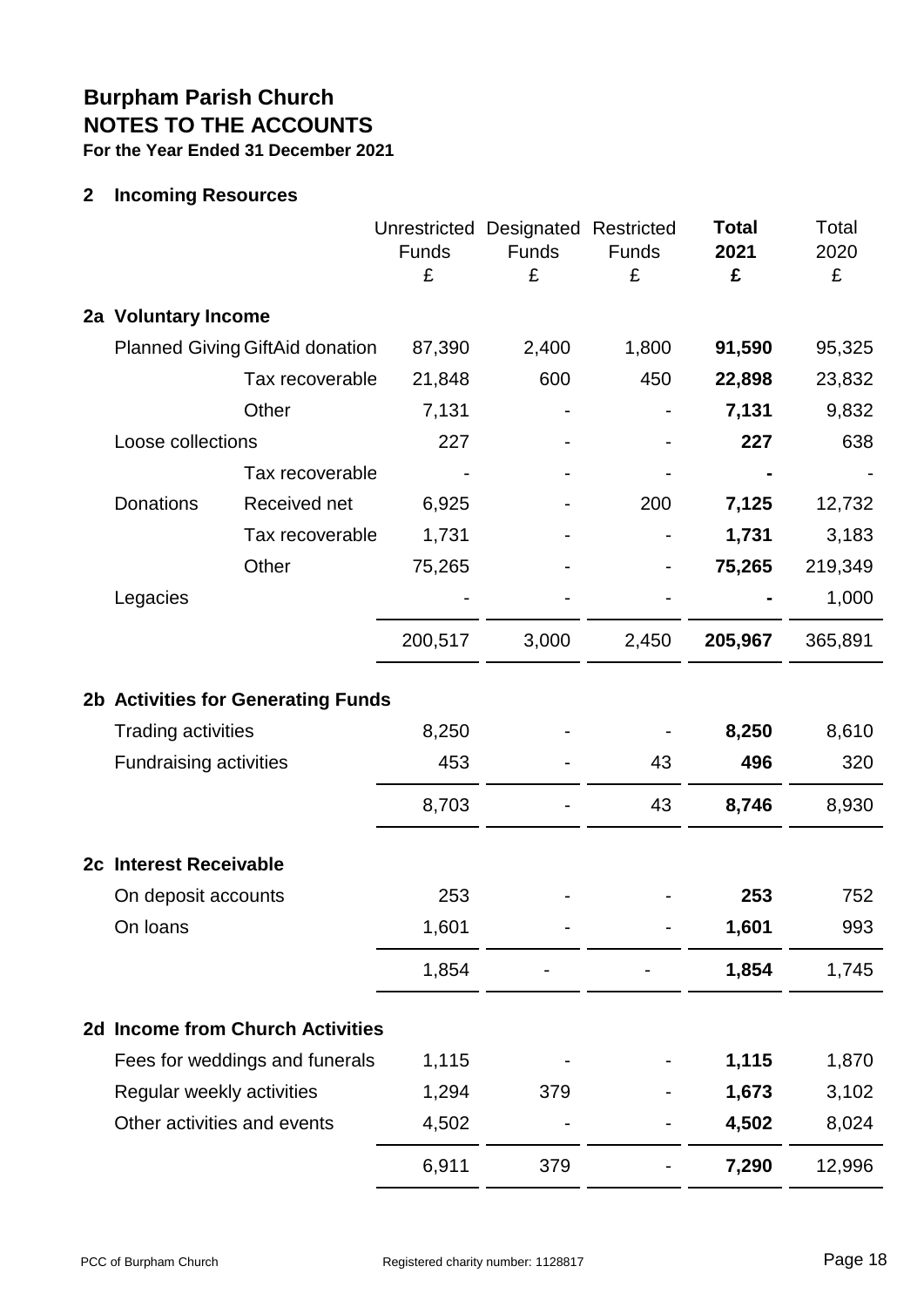#### **3 Resources Expended**

|                                      | Unrestricted Designated Restricted<br>Funds<br>£ | <b>Funds</b><br>£ | Funds<br>£     | <b>Total</b><br>2021<br>£ | Total<br>2020<br>£ |
|--------------------------------------|--------------------------------------------------|-------------------|----------------|---------------------------|--------------------|
| <b>3a Church Activities</b>          |                                                  |                   |                |                           |                    |
| Mission Giving: Tithed giving        | 20,052                                           |                   |                | 20,052                    | 34,548             |
| Charitable gifts                     |                                                  |                   |                |                           | 2,000              |
| <b>Parish Share</b>                  | 81,667                                           |                   | $\blacksquare$ | 81,667                    | 81,667             |
| Staff Salaries (note 4)              | 44,828                                           |                   |                | 44,828                    | 47,979             |
| Vicar/Curate/Staff expenses          | 746                                              |                   |                | 746                       | 1,087              |
| Staff training and development       | 2,792                                            |                   |                | 2,792                     | 3,216              |
| Upkeep of services                   | 1,753                                            |                   |                | 1,753                     | 569                |
| Youth & children's work & activities | 1,689                                            |                   |                | 1,689                     | 2,078              |
| Church events costs                  | 830                                              | 161               |                | 991                       | 1,903              |
| Discipleship and welfare             | 394                                              |                   |                | 394                       | 1,224              |
| Major building works                 |                                                  |                   | 2,927          | 2,927                     |                    |
| <b>Utilities</b>                     | 5,100                                            |                   |                | 5,100                     | 8,858              |
| Insurance                            | 2,877                                            |                   |                | 2,877                     | 2,730              |
| Office costs                         | 6,561                                            |                   |                | 6,561                     | 9,004              |
| Cleaning and refuse collection       |                                                  |                   |                | -                         | 563                |
| Maintaining St Luke's Churchyard     | 2,425                                            |                   |                | 2,425                     | 1,920              |
| Other maintenance costs              | 5,343                                            |                   |                | 5,343                     | 6,671              |
| Depreciation of equipment (note 7)   | 7,220                                            |                   |                | 7,220                     | 7,618              |
| Vicarage maintenance & expenses      | 1,719                                            |                   |                | 1,719                     | 972                |
| Independent examination fee          | 510                                              |                   |                | 510                       | 480                |
| Other governance costs               | 111                                              |                   |                | 111                       |                    |
|                                      | 186,617                                          | 161               | 2,927          | 189,705                   | 215,087            |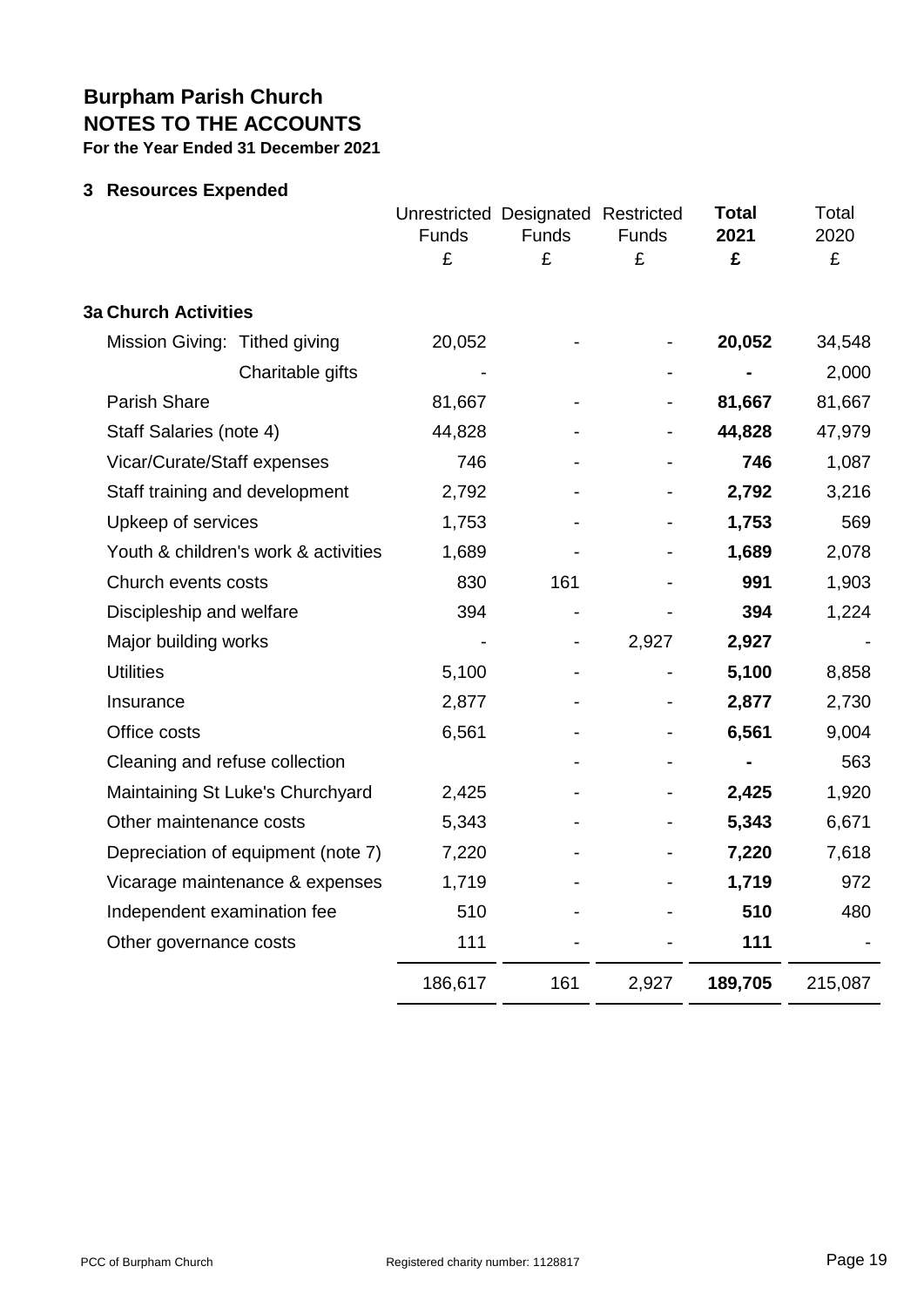#### **4 Staff Costs**

|                                                                   | 2021<br>£                         | 2020<br>£       |
|-------------------------------------------------------------------|-----------------------------------|-----------------|
| Wages and salaries<br>National Insurance<br>Pension contributions | 42,897<br>$\blacksquare$<br>1,931 | 45,913<br>2,066 |
|                                                                   | 44,828                            | 47,979          |

The Church employs a full-time Youth and Children's Minister, a Church Centre Manager employed on weekday mornings during term-time based in the Parish Office and a part-time administrator as Parish Assistant working 3 full days each week.

As a registered charity, Burpham Church qualifies for the Government's Employment Allowance. The full value of employer class 1 national insurance contributions arising during the year was covered by the rebate (2020 - also fully covered).

No payments or expenses were paid during the year (2020 - none) to any PCC member, persons closely connected to them or related parties, in connection with their PCC duties.

#### **5 Pensions**

Burpham Church participates in the Pension Builder Scheme of the Church Workers Pension Fund (CWPF) for lay staff. The Scheme is administered by the Church of England Pensions' Board which holds the assets of the schemes separately from those of Burpham Church and the other participating employers.

The Pension Builder Scheme of the CWPF is made up of two sections, Pension Builder Classic and Pension Builder 2014, both of which are classed as defined benefit schemes. Lay employees of Burpham Church are enrolled to the cash balance section known as Pension Builder 2014 with contribution rates of 4% for the employee and 4.5% for the employer, including 0.5% for life insurance cover.

Pension Builder 2014 is a cash balance scheme that provides a lump sum that members use to provide benefits at retirement. Pension contributions are recorded in an account for each member. This account may have bonuses added by the Board before retirement. The bonuses depend on investment experience and other factors. There is no requirement for the Board to grant any bonuses. The account, plus any bonuses declared, is payable from members' Normal Pension Age. The Scheme provides a guarantee to members that their account will not be worth less than the amount of cash paid in and so, in this regard only, the scheme has the attributes of a defined benefit scheme.

The scheme is considered to be a multi-employer scheme as described in Section 28 of Financial Reporting Standard (FRS) 102. This is because it is not possible to attribute the Pension Builder Scheme's assets and liabilities to specific employers and that contributions are accounted for as if the Scheme were a defined contribution scheme. The pensions costs charged to the SoFA in the year are the contributions payable of £1,931 (2020 - £2,066).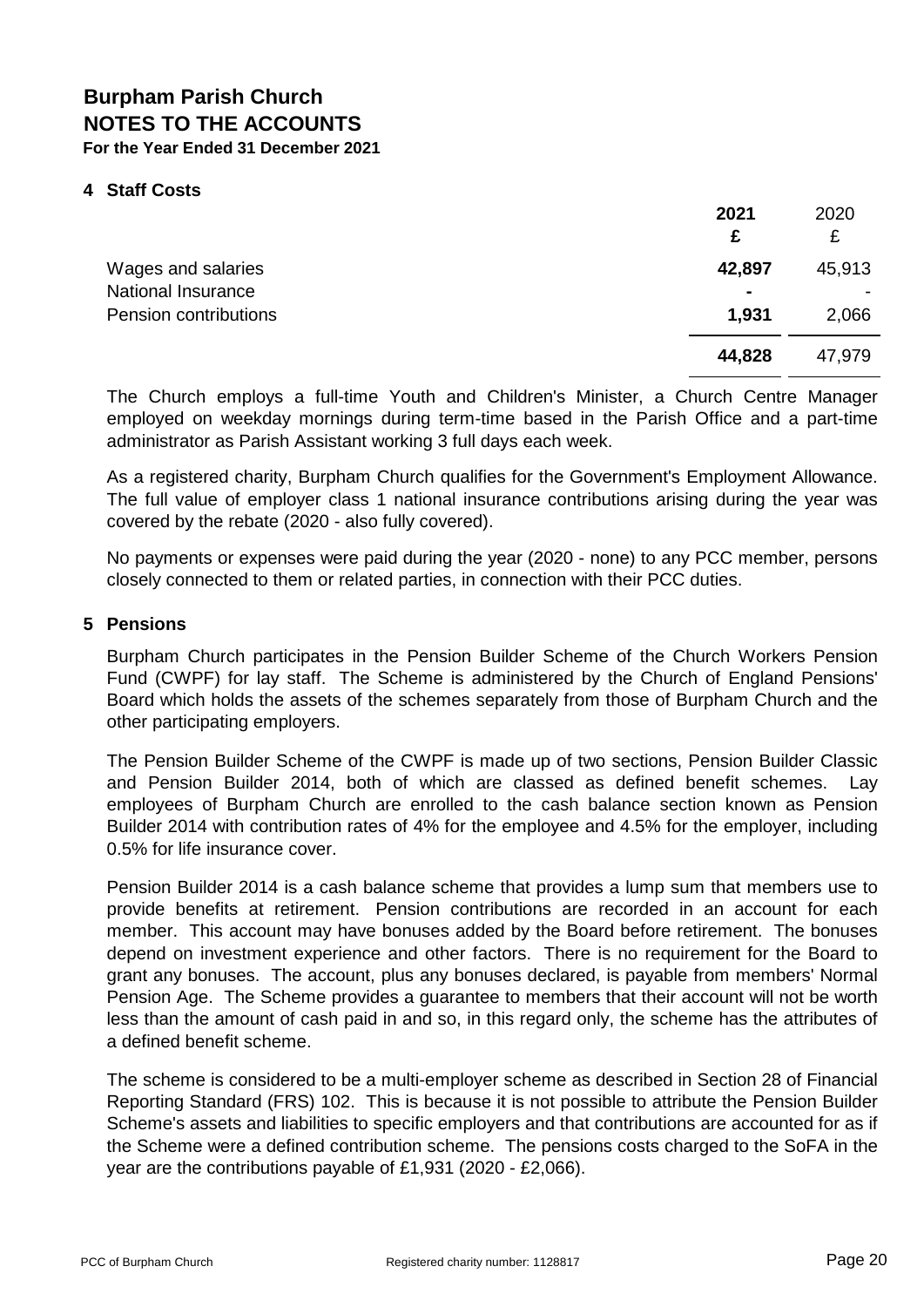#### **5 Pensions (continued)**

A valuation of the Pension Builder Scheme is carried out once every three years. The most recent was carried out as at 31 December 2019. The next valuation is due as at 31 December 2022. For the Pension Builder 2014 section the 2019 valuation revealed a surplus of £5.5m on the ongoing assumptions used. There is no requirement for deficit payments at the current date.

The legal structure of the scheme is such that if another employer fails, Burpham Church could become responsible for paying a share of that employer's pension liabilities. The PCC consider that the risk of such a liability arising is remote.

#### **6 Analysis of Transfers Between Funds**

|                                            | Unrestricted Designated Restricted |              |                | <b>Total</b> |
|--------------------------------------------|------------------------------------|--------------|----------------|--------------|
|                                            | <b>Funds</b>                       | <b>Funds</b> | Fund           | 2021         |
|                                            |                                    |              |                |              |
| Administration post costs incurred in year | 3,000                              | (3,000)      | $\blacksquare$ |              |

Donations received during the year to support the salary cost of the Parish Administrator are credited to designated reserves upon receipt. They are subsequently released to undesignated funds to offset part of the salary costs incurred in the year, paid out of that fund.

#### **7 Tangible Fixed Assets** Church

|                                 | <b>Fixtures</b><br>and Fittings Equipment Equipment<br>£ | Office<br>£ | Furniture and<br>£ | Total<br>£ |
|---------------------------------|----------------------------------------------------------|-------------|--------------------|------------|
| Cost                            |                                                          |             |                    |            |
| At 1 January 2021               | 12,333                                                   | 11,520      | 33,225             | 57,078     |
| <b>Additions</b>                |                                                          | 5,629       | 2,706              | 8,335      |
| <b>Disposals</b>                |                                                          |             |                    |            |
| At 31 December 2021             | 12,333                                                   | 17,149      | 35,931             | 65,413     |
| <b>Accumulated Depreciation</b> |                                                          |             |                    |            |
| At 1 January 2021               | 7,971                                                    | 6,218       | 30,938             | 45,127     |
| Charge for the year             | 1,274                                                    | 3,853       | 2,093              | 7,220      |
| <b>Disposals</b>                |                                                          |             |                    |            |
| At 31 December 2021             | 9,245                                                    | 10,071      | 33,031             | 52,347     |
| <b>Net Book Value</b>           |                                                          |             |                    |            |
| At 31 December 2021             | 3,088                                                    | 7,078       | 2,900              | 13,066     |
| At 31 December 2020             | 4,362                                                    | 5,302       | 2,287              | 11,951     |

All tangible fixed assets are held as unrestricted assets.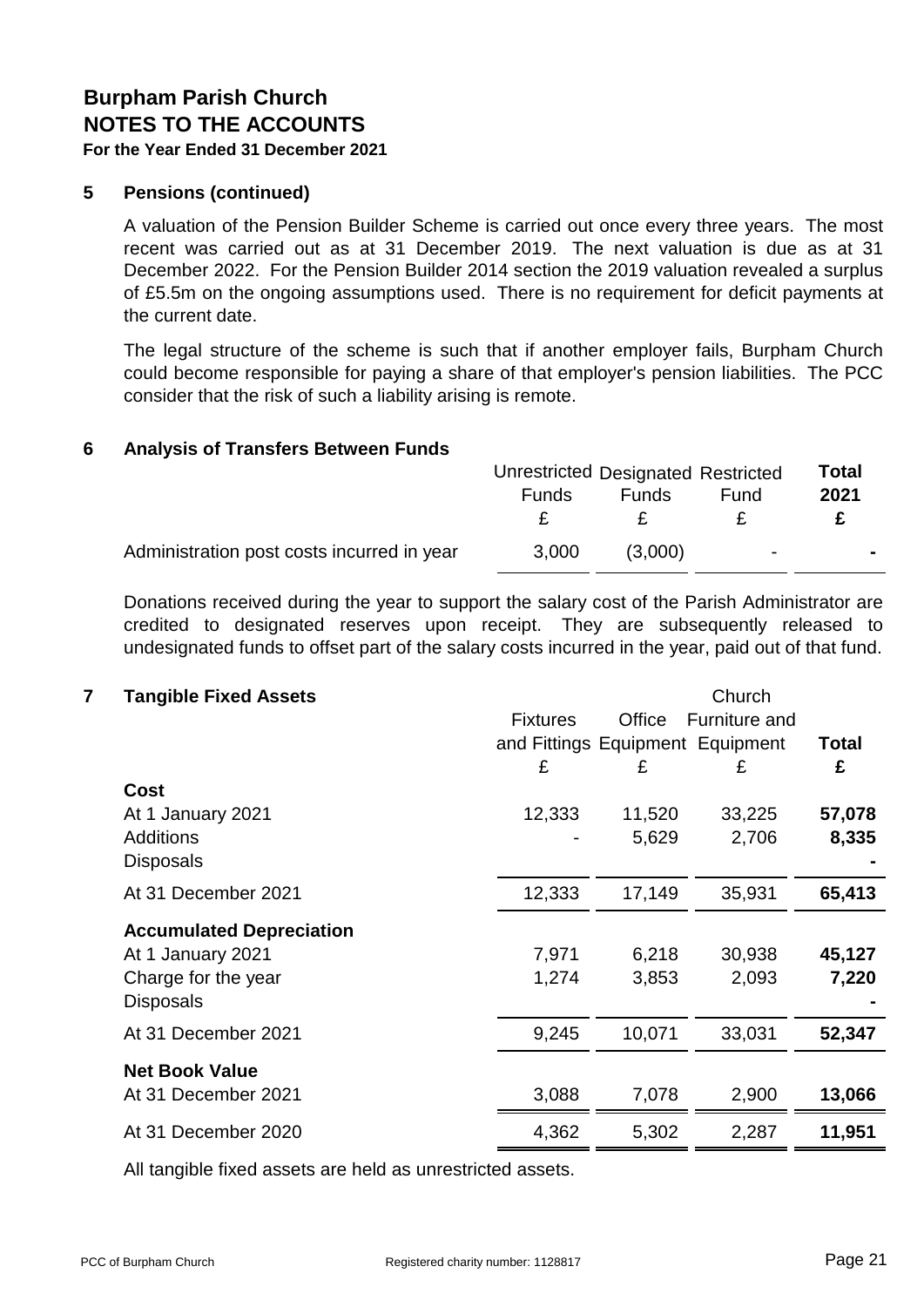#### **8 Loan to Diocese of Guildford**

|                                                     | 2021                  | 2020<br>£         |
|-----------------------------------------------------|-----------------------|-------------------|
| Due within one year<br>Due after more than one year | 120,928<br>$\sim 100$ | 80,066<br>120,928 |
|                                                     | 120,928               | 200,994           |

In June 2020, recognising the differing financial impact of Coronavirus across the parishes in the Guildford Diocese and the Diocese itself, Burpham PCC made an unsecured loan to the Diocese of £200,000. The loan is intended to support the Diocese's programme of financial aid to parishes significantly adversely affected by the cessation of services and activities during "lockdown" and the Diocese's own cashflow during a period when it is unable to sell property assets.

The loan is for a 2 year period, carries interest at 1% per annum and is repayable in monthly instalments commencing on 1 January 2021 by offset against Burpham's Parish Share contributions, with a final balancing payment due on 30 June 2022. Interest from the date of advance to December 2020 was added to the loan.

#### **9 Debtors**

Amounts due within one year

|                                                                             | 2021<br>£         | 2020<br>£                 |
|-----------------------------------------------------------------------------|-------------------|---------------------------|
| Loan (note 8)<br>Gift Aid tax recoverable<br>Prepayments and accrued income | 120,928<br>50,744 | 80,066<br>36,015<br>1,730 |
|                                                                             | 171,672           | 117,811                   |

The tax recoverable from HMRC at the balance sheet date comprises £26,115 for 2020 and £24,629 for 2021.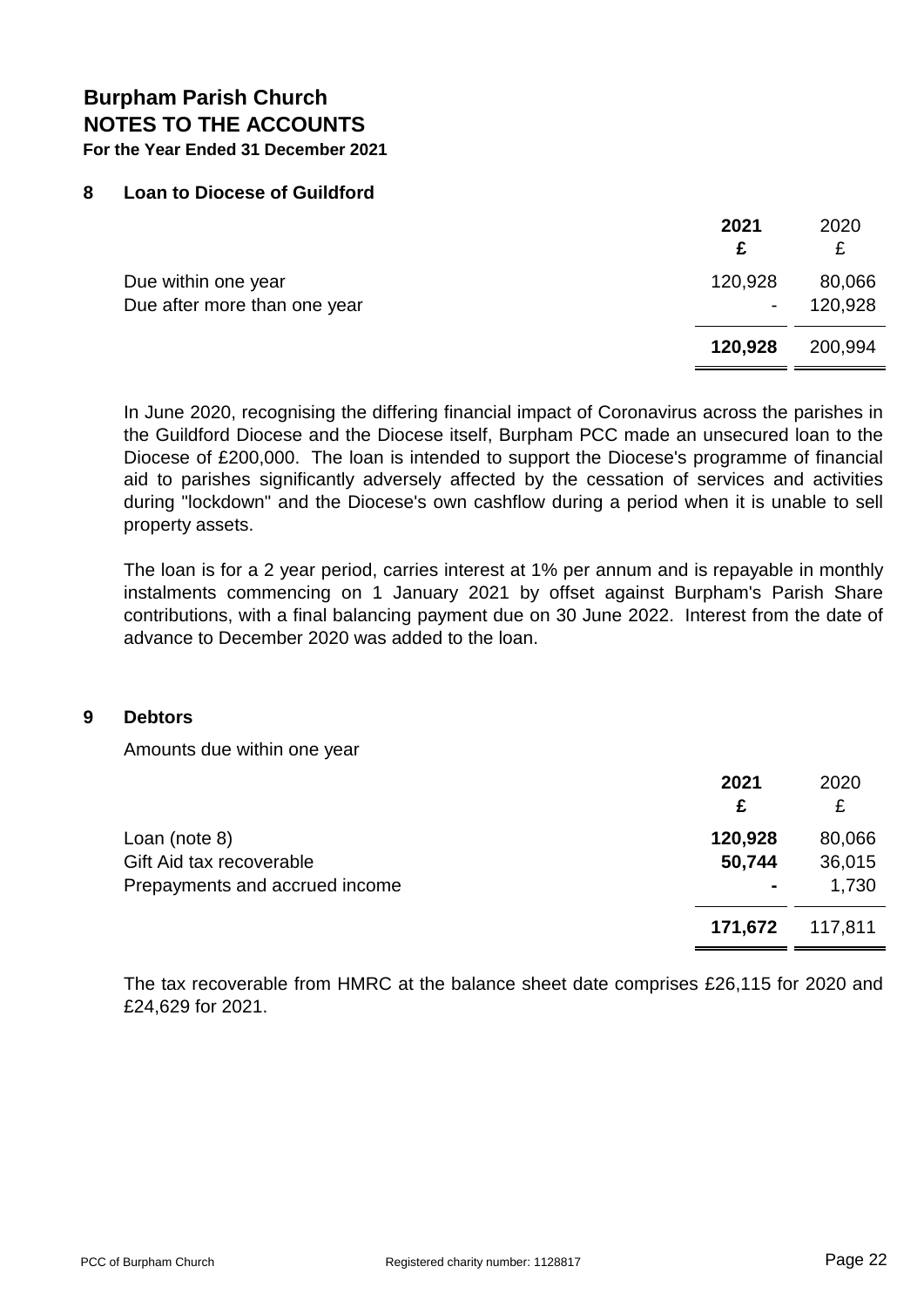#### **10 Other Creditors**

|                                      | 2021<br>£ | 2020<br>£ |
|--------------------------------------|-----------|-----------|
| Amounts due to Guildford Diocese     | 4,940     | 2,288     |
| Amounts due to mission partners      | 10,812    | 13,125    |
| Amounts due from special collections | 7,183     | 7,183     |
| PAYE / NI and pension                | 1,983     | 1,550     |
| <b>Other liabilities</b>             | 2,840     | 6,344     |
|                                      | 27,758    | 30,490    |

The amounts due to Guildford Diocese relate to statutory fees for weddings and funerals in respect of current and some quarters of previous years.

The amounts due to mission partners relate to the tithe set aside to support mission partners but not yet allocated and paid over at the year end. It includes a 10% tithe from the exceptional gift received and the PCC is currently determining how to deploy the remainder of these funds to achieve a significant impact through partners, particularly with projects that support recovery from the effects of the Covid-19 pandemic.

The amounts due from special collections relate to monies collected by the church specifically to pass on to other charities and are excluded from the income and expenditure of the church. These include the collections at Christmas services.

#### **11 Funds**

#### **11a Designated Funds**

The designated funds comprise the Drop-in Fund, a New Wine Fund, a Major Projects fund for the exceptional gift receipts during the year and the Mission Fund.

The Drop-in Fund records the transactions of the long standing Thursday Drop-in group, which are operated through a separate bank account under the oversight of the Drop-in Committee.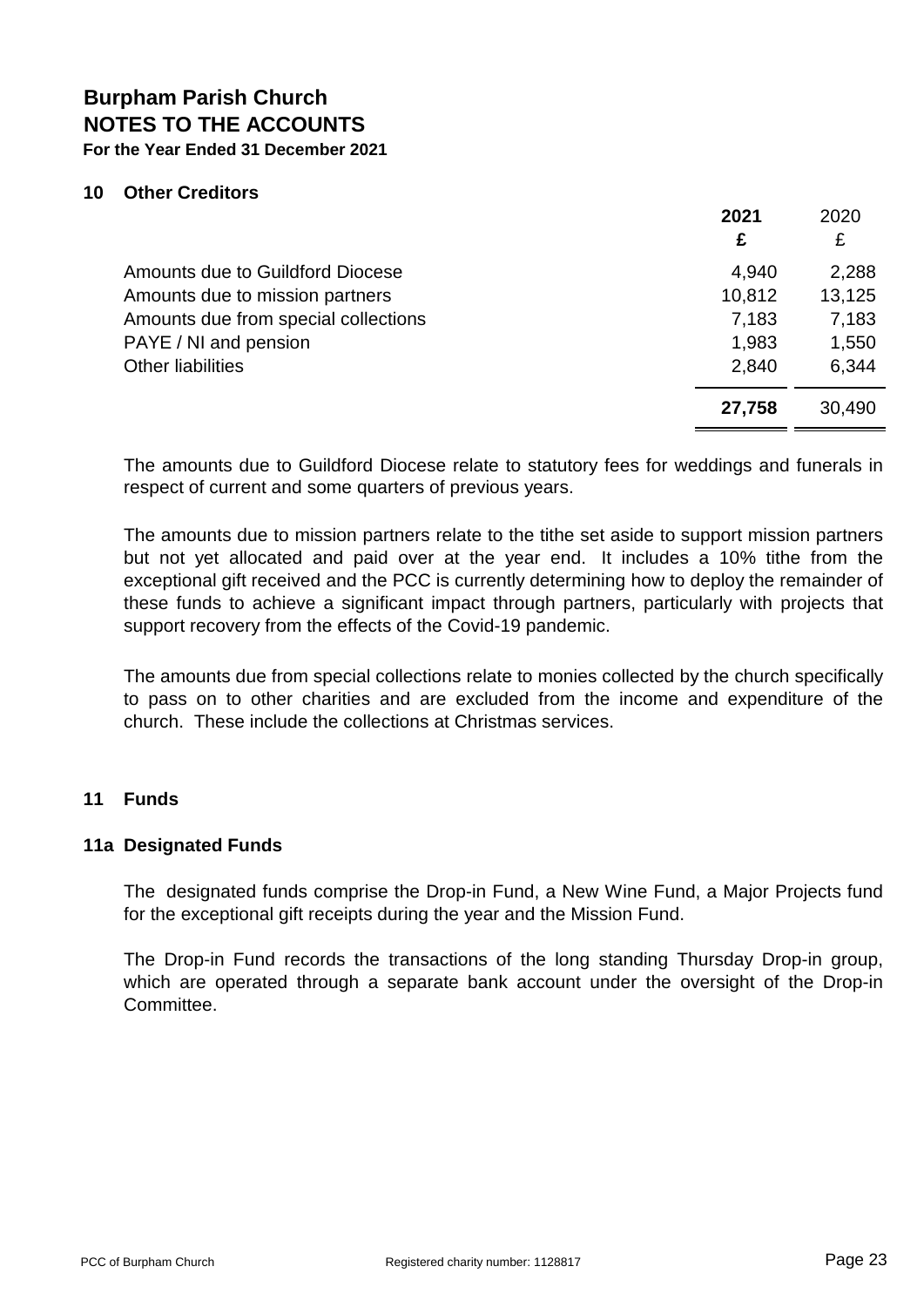#### **11a Designated Funds (continued)**

The Mission Fund holds funds which have been designated by the PCC to be used for the wider mission of the worldwide church through the work of mission partners and similar charitable organisations, but which have not been allocated to partners at the year end.

The Administration Fund receives contributions specifically in support of the salary cost of employing a Parish Adminstrator. Funds received in year and associated tax recvoverable are transfered to the unrestricted fund at the year end to offset part of the costs incurred.

The Major Projects Fund was established by the PCC in 2019 to hold funds from the exceptional gift, which the PCC wishes to use to implement significant initiatives that deliver the vision and mission of the church.

Fund movements on designated funds during the year were as follows:

|                     | New Wine | Major<br>Projects | Admin<br>Post            | Drop-in<br>Fund | <b>Mission</b><br>Fund | <b>Total</b><br>2021 |
|---------------------|----------|-------------------|--------------------------|-----------------|------------------------|----------------------|
|                     | £        | £                 | £                        | £               | £                      | £                    |
| At 1 January 2021   | 2,500    | 323,100           | $\overline{\phantom{a}}$ | 4,586           | 4,738                  | 334,924              |
| Incoming resources  |          |                   | 3,000                    | 379             |                        | 3,379                |
| Resources expended  |          |                   | $\blacksquare$           | (161)           |                        | (161)                |
| Transfer (note 6)   |          |                   | (3,000)                  |                 |                        | (3,000)              |
| At 31 December 2021 | 2,500    | 323,100           | $\blacksquare$           | 4,804           | 4,738                  | 335,142              |

#### **11b Restricted Funds**

The restricted funds comprise the Buildings Fund for the reordering and refurbishment of the Church of the Holy Spirit and St Luke's Church. The building fund receives regular planned giving and ad hoc donations.

#### **12 Analysis of Net Assets by Fund**

|                                           | <b>Unrestricted Designated Restricted</b> | <b>Total</b>   |                   |           |
|-------------------------------------------|-------------------------------------------|----------------|-------------------|-----------|
|                                           | <b>Funds</b>                              | <b>Funds</b>   | <b>Funds</b><br>£ | 2021      |
|                                           | £                                         | £              |                   | £         |
| Tangible fixed assets                     | 13,066                                    | $\overline{a}$ |                   | 13,066    |
| Debtors falling due in more than one year |                                           |                |                   |           |
| Debtors falling due in less than one year | 46,390                                    | 122,128        | 3.154             | 171,672   |
| Short term deposit and cash at bank       | 40,168                                    | 213,014        | 17,617            | 270,799   |
| Creditors falling due within one year     | (27, 758)                                 |                |                   | (27, 758) |
|                                           | 71,866                                    | 335,142        | 20,771            | 427,779   |